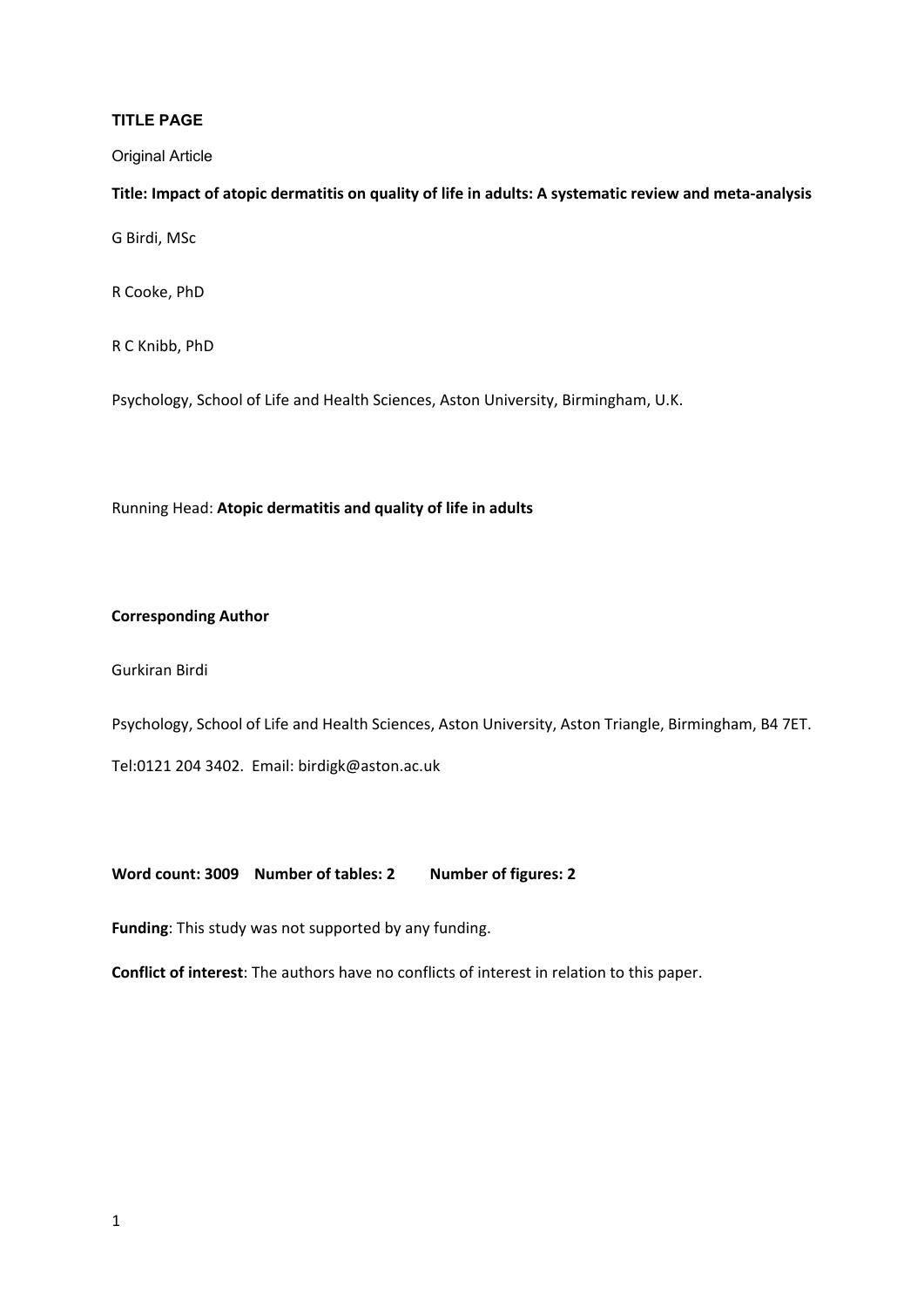What is already known about this topic?

Atopic dermatitis (AD) has been found to affect quality of life (QOL) in adults with, studies reporting a greater impact on QoL with increased severity of AD. Adults with AD also report poorer QoL compared to a healthy population and those with other medical skin conditions such as urticaria and psoriasis.

What does this study add?

This paper provides the first systematic literature review and meta-analysis of the impact of AD on QoL in adults. Across studies, increased disease severity significantly related to poorer QoL. Compared to healthy controls, adults with AD demonstrated significantly lower QoL but findings were mixed in studies that compared QoL in AD to other chronic conditions. Research exploring gender differences in QoL and the use of longitudinal study designs is lacking.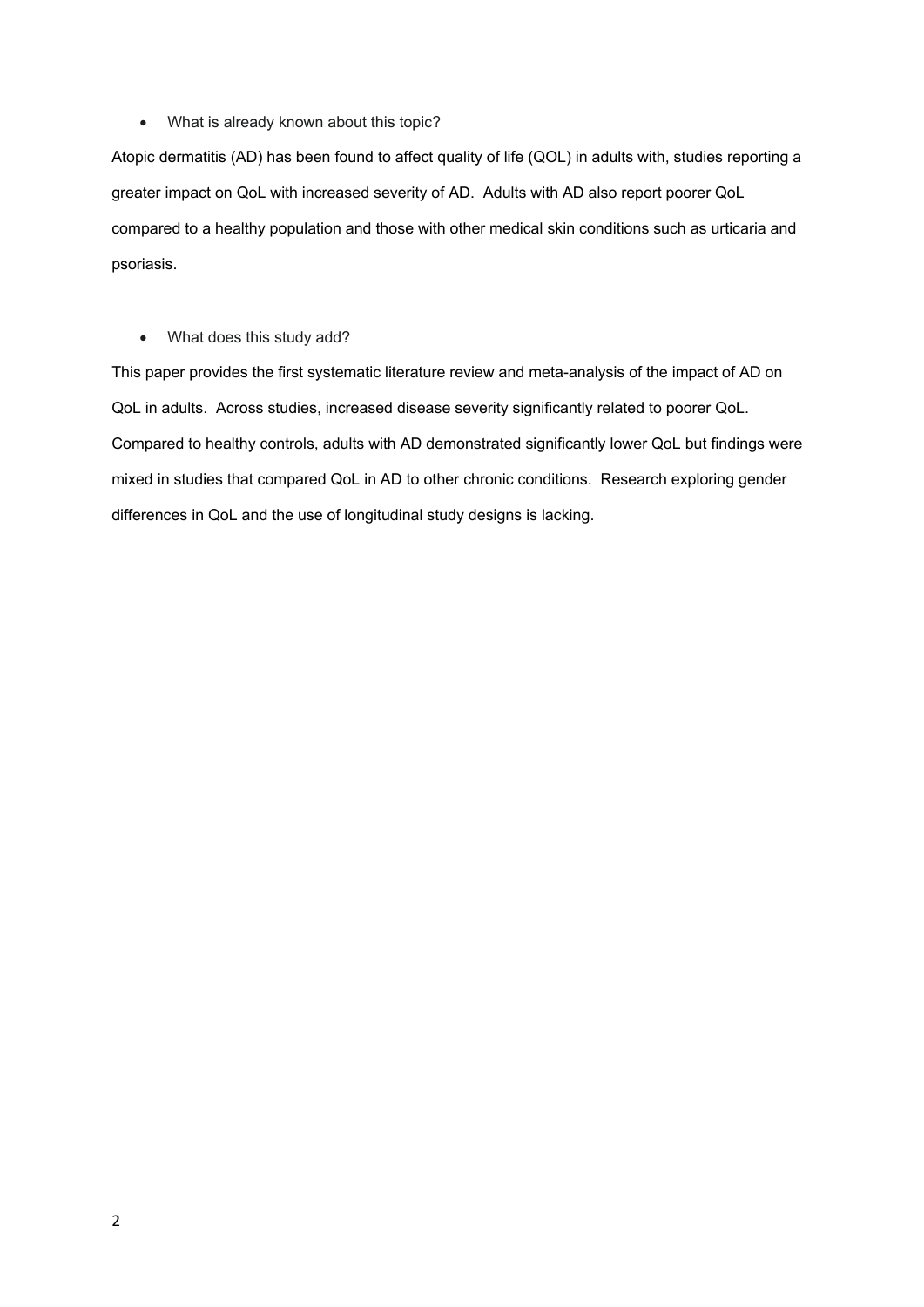## **SUMMARY (ABSTRACT)**

Background: Atopic dermatitis (AD) can affect quality of life (QoL) of adult patients, in whom the condition can be severe and persistent. There are currently no systematic reviews of the impact of AD on adults.

Objective: This paper provides the first systematic literature review and meta-analysis of the impact of AD on QoL in adults*.*

Methods: A systematic search was conducted using MEDLINE, Scopus, and Web of Science for articles published until October 2018. Inclusion criteria were a clinical diagnosis of AD, adult patients and QoL as an outcome measure. Interventions were excluded.

Results: A total of 32 studies were included. While QoL was assessed using Dermatology Life Quality Index (DLQI) in 25 studies, there was heterogeneity in the tools used to measure disease severity across studies. Meta-analysis of the seven studies that used the SCORAD to measure disease severity showed severity to be significantly related to poorer QoL. The remaining 18 studies also found increased disease severity significantly related to poorer QoL. When compared to healthy controls, AD patients demonstrated significantly lower QoL but findings were mixed in studies that compared QoL in AD to other skin conditions.

Conclusions: The findings highlight the significant impact that AD has on QoL in adults and the need for validated and relevant QoL measures to be implemented in clinical assessments for AD. Areas that require further research include an exploration of gender differences in QoL and the use of longitudinal study designs to explore factors that may cause differences in QoL ratings.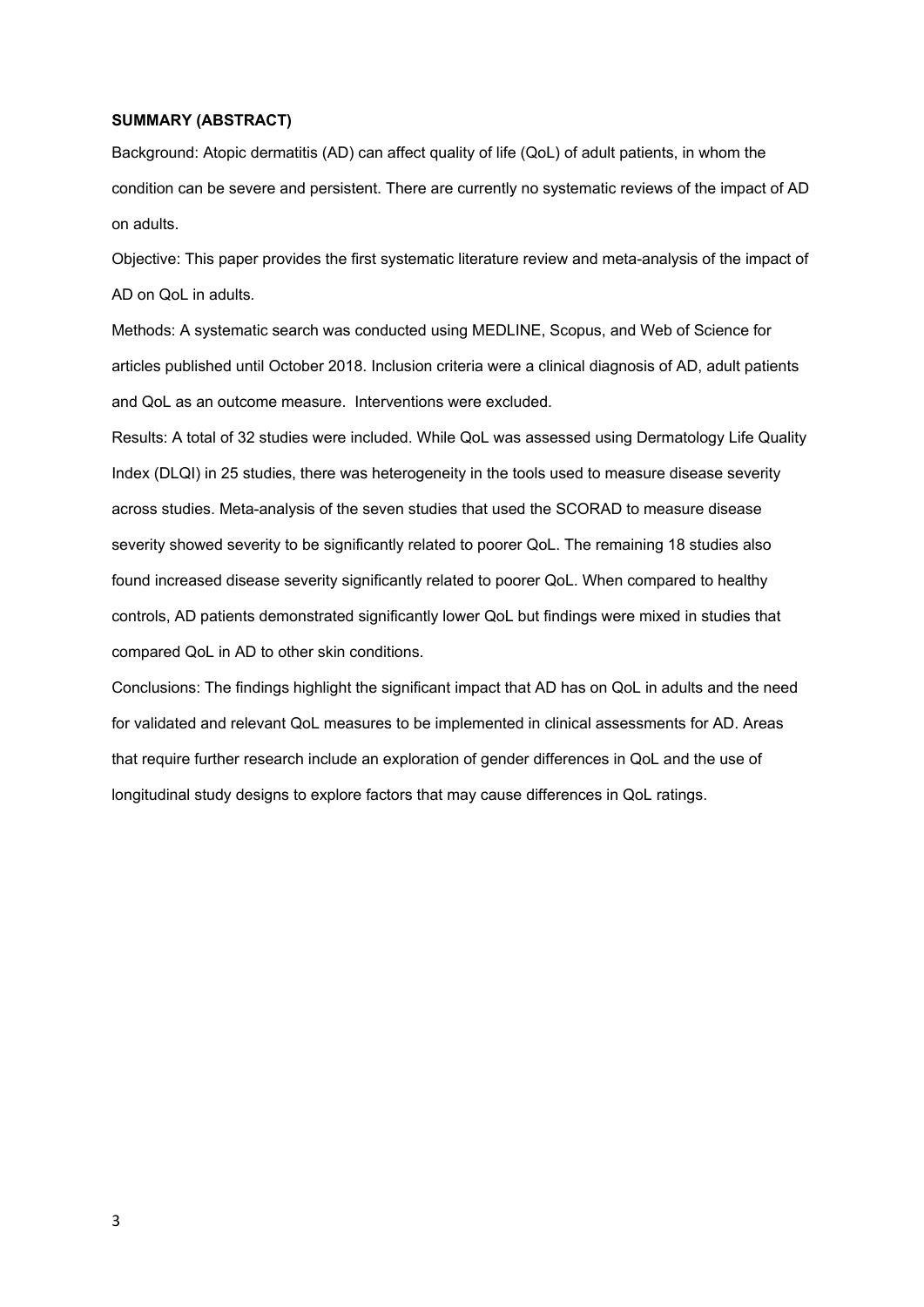## **INTRODUCTION**

Atopic dermatitis (AD) is a chronic debilitating inflammatory skin condition which mainly affects children but can also be present in adulthood<sup>1</sup>. AD is a significant health issue globally, with prevalence in children of 15-30% and 2-10% in adults2. The prevalence of AD in developed countries has increased two-to threefold over the past thirty years<sup>3</sup>. AD is characterised by symptoms such as itchy, red, dry and inflamed skin. It is a chronic condition in most people, and despite there being no cure for the condition, it can be managed well using emollients, topical corticosteroids and oral treatments such as antihistamines and immunosuppressant tablets. In the UK, 10-20% of all referrals to dermatologists and 30% of dermatology consultations are for AD<sup>4</sup>. A community study conducted in Scotland estimated that 38% of AD cases comprised adults over 16 years old<sup>5</sup>. Thus, although a relatively small percentage patients with AD are adults, studies also indicate a large percentage of adults seek treatment when compared to other age groups with AD.<sup>5,6</sup>.

AD has been shown to have an impact on quality of life in children and adults<sup>7-9</sup>. Quality of Life (QoL) is defined by the World Health Organization Quality of Life (WHOQoL) Group<sup>10</sup> as an "individuals" perceptions of their position in life in the context of the culture and value systems in which they live and in relation to their goals, expectations, standards and concerns" (p. 5). Health related QoL (HRQoL) is considered a valid indicator when monitoring health and service needs of patients<sup>11</sup>. Measuring HRQoL can help inform interventions to alleviate health conditions and is of potential value in performing risk-benefit analyses of clinical decisions for treatment, especially where systemic therapy with possible side effects is prescribed. A review of the literature by Lifshitz<sup>7</sup>, which focused on the impact of AD on QoL primarily of infants, children, adolescents, and their families, reported that AD had a significant and lasting effect on HRQoL, in particular on psychological wellbeing and social functioning. A review by Lewis-Jones<sup>8</sup> on QoL and childhood AD confirmed that QoL in children and adolescents was severely impaired with issues such as embarrassment and bullying affecting children psycho-socially and physically.

Relatively little research has been conducted with adults who have AD, but the research that has been conducted suggests that all aspects of HRQoL are affected in adults with AD, and that HRQoL is more compromised in adults with AD when compared to adults with chronic urticaria and psoriasis<sup>9</sup>.

4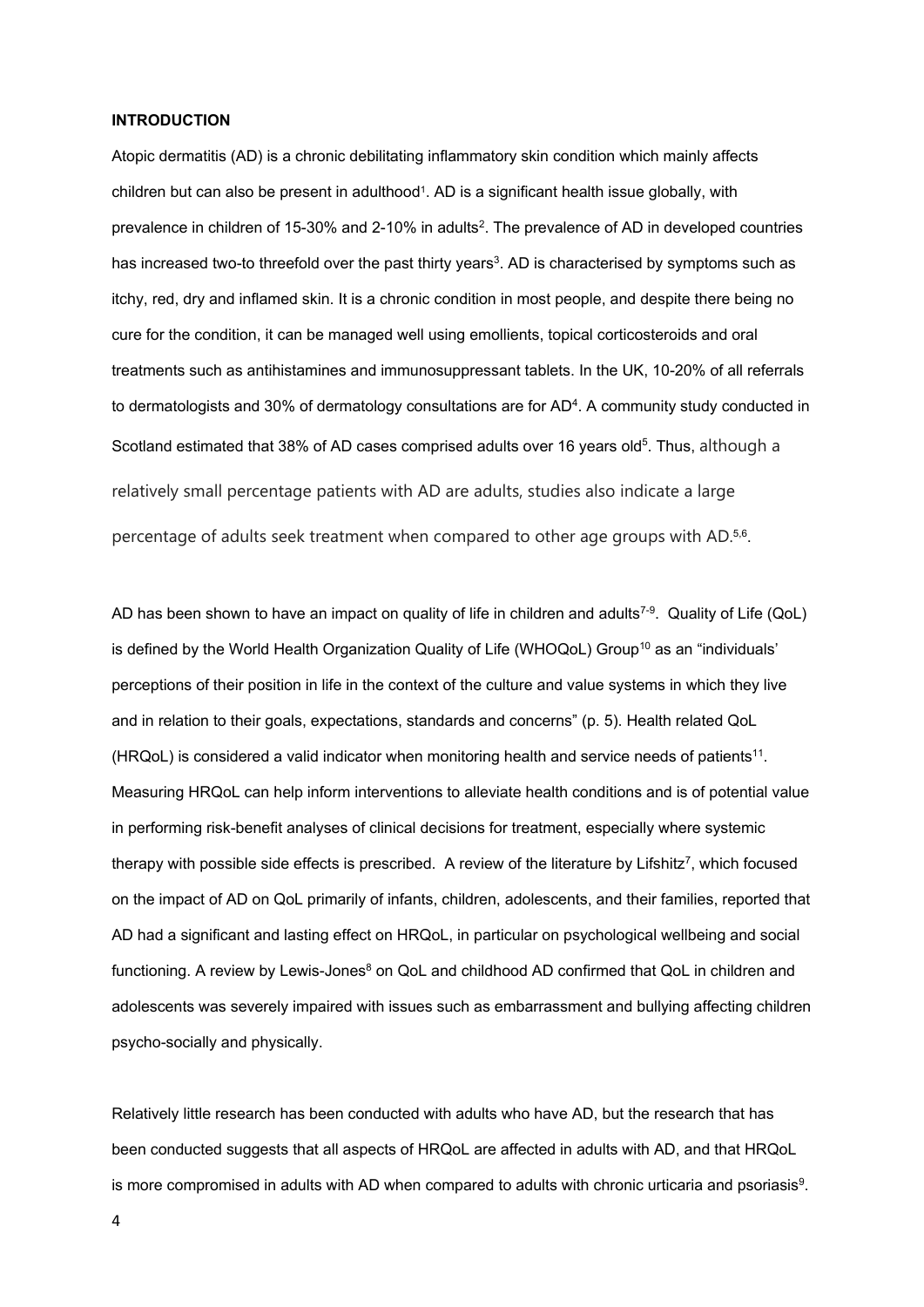In addition, little is known about how HRQoL of AD patients varies with disease severity; the literature that has investigated this issue has found that greater disease severity is related to poorer HRQoL<sup>12,13</sup>. To draw together what is currently known in this area and identify gaps in knowledge, the present study reports the results of a systematic review and meta-analysis of the impact of Atopic Dermatitis on QoL in adult patients.

## **METHODS**

Study searches were conducted using three electronic databases: MEDLINE, Scopus and Web of Science Core Collection. Databases were searched up to 24<sup>th</sup> October 2018 with no limit to the start date. Search terms can be found in the supplementary information. The initial search was conducted by the lead author; all members of the study team reviewed all full papers retrieved for evaluation.

#### *Inclusion/exclusion strategy and data extraction*

To be included in this review studies had to report data from adults. The legal age of adulthood differs according to country. This review included participants aged 18 and above or 16 and above if defined as an adult in a study, adolescents were excluded. Studies that combined adult and children data into one analysis were excluded. Studies that collected data from both adults and children, but reported data separately for these sub-groups, were retained in the review. Studies that measured QoL as a result of medical or psychological interventions were excluded. Study search was limited to Englishlanguage articles on human populations. Case-reports and conference abstracts were excluded. All study types were included if they reported on a QoL measure.

#### *Outcomes*

The primary outcome in this review was QoL in adult patients with AD. QoL was measured either on its own, in relation to disease severity, compared to healthy controls or compared to patients with other conditions, such as psoriasis.

#### *Quality Appraisal*

The quality of the included studies was assessed using the Mixed Methods Assessment Tool  $(MMAT)^{14}$ . All members of the study team reviewed and agreed on the quality ratings for each paper.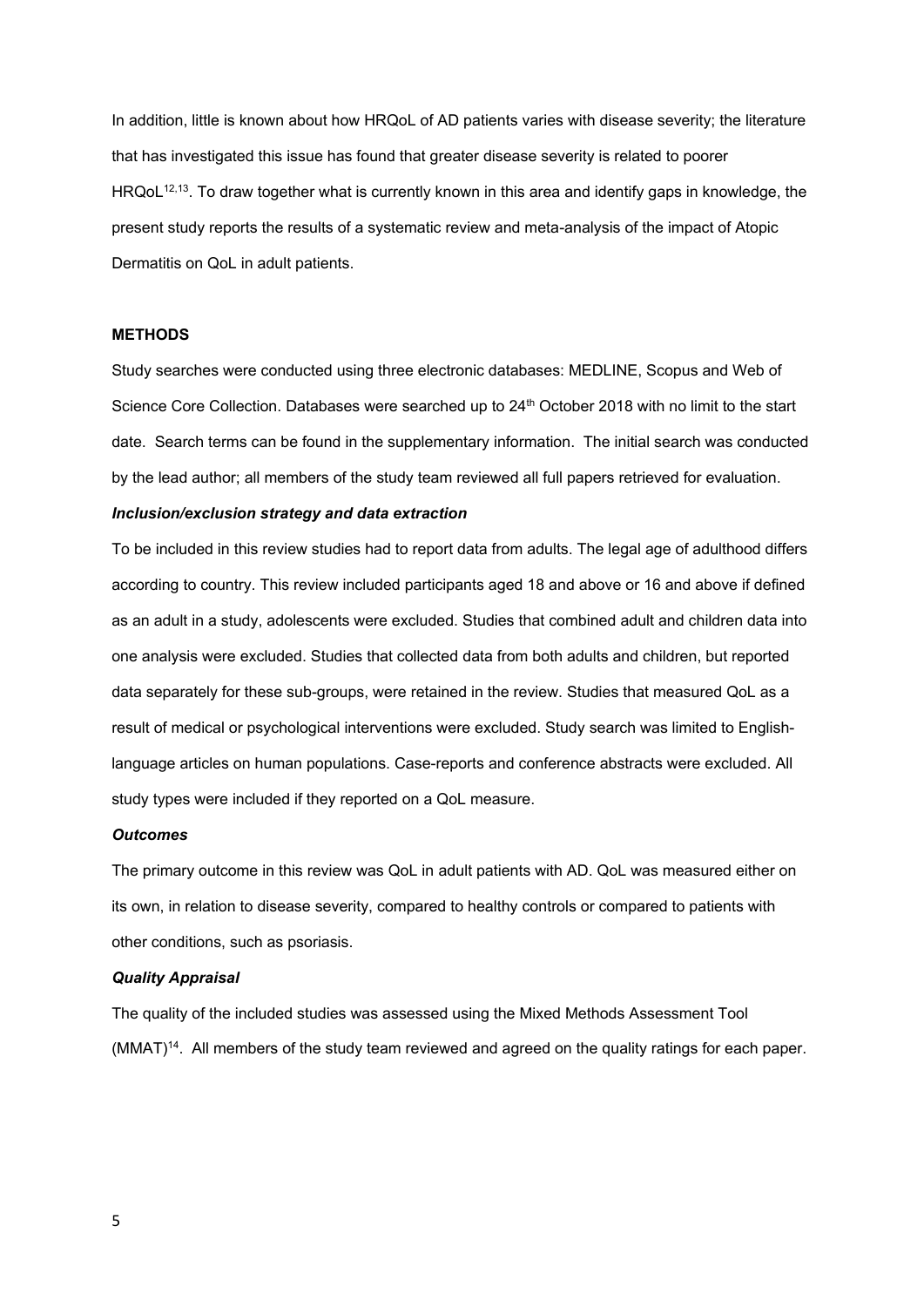## *Data synthesis*

Where studies reported QoL scores using the same instruments, results were pooled using metaanalysis. In cases where pooling was not considered appropriate, detailed descriptions of study characteristics and results were reported alongside study quality.

## **RESULTS**

Figure 1 outlines the search strategy following the Preferred Reporting Items for Systematic Reviews and Meta-Analyses (PRISMA) standards<sup>15</sup>. A total of 32 papers met inclusion criteria and were included in this systematic review. No mixed methods or qualitative papers included a measure of QoL, therefore all included papers in this review are quantitative and reviewed using narrative synthesis. Seven papers reported a correlation between the Dermatology Life Quality Index (DLQI) and a validated measure of AD severity (SCORAD). Correlations from these papers were pooled using random-effects meta-analysis in Comprehensive Meta-Analysis Version 3 (2005, Biostat Inc.). Table 1 reports study characteristics. Using the MMAT, 24 studies were of higher quality, scoring 75- 100% and eight studies were of lower quality, scoring 25-50% (see supplementary Table 1).

## *Quality of Life*

The DLQI was used to measure QoL in 25 out of 32 studies included in this review. Mean overall DLQI scores ranged across studies from 4.9 (small effect on patient's QoL) to 20.5 (very large effect on patient's QoL). In studies which looked at differences across the dimensions of QoL, the areas that were most affected as measured using the DLQI were symptoms and feelings surrounding AD; patients felt embarrassed or self-conscious due to their AD and symptoms such as itchy, sore, painful and stinging skin had a detrimental impact on their QoL<sup>16-21</sup>. Personal relationships were the least affected dimension of QoL<sup>16,17,19,20</sup>. Mozaffari et al<sup>22</sup> found that patients perceived dressing, undressing and bath-time as being most problematic while the dimension 'family activities' was least affected. Holm et al<sup>21</sup> also found that dressing was particularly problematic. Using the EQ-5D as a measure of QoL, daily activity and pain/discomfort parameters were reported to be most affected in patients<sup>23</sup>. Other less frequently used measures included the EQ-VAS, VQ-dermato and Skindex.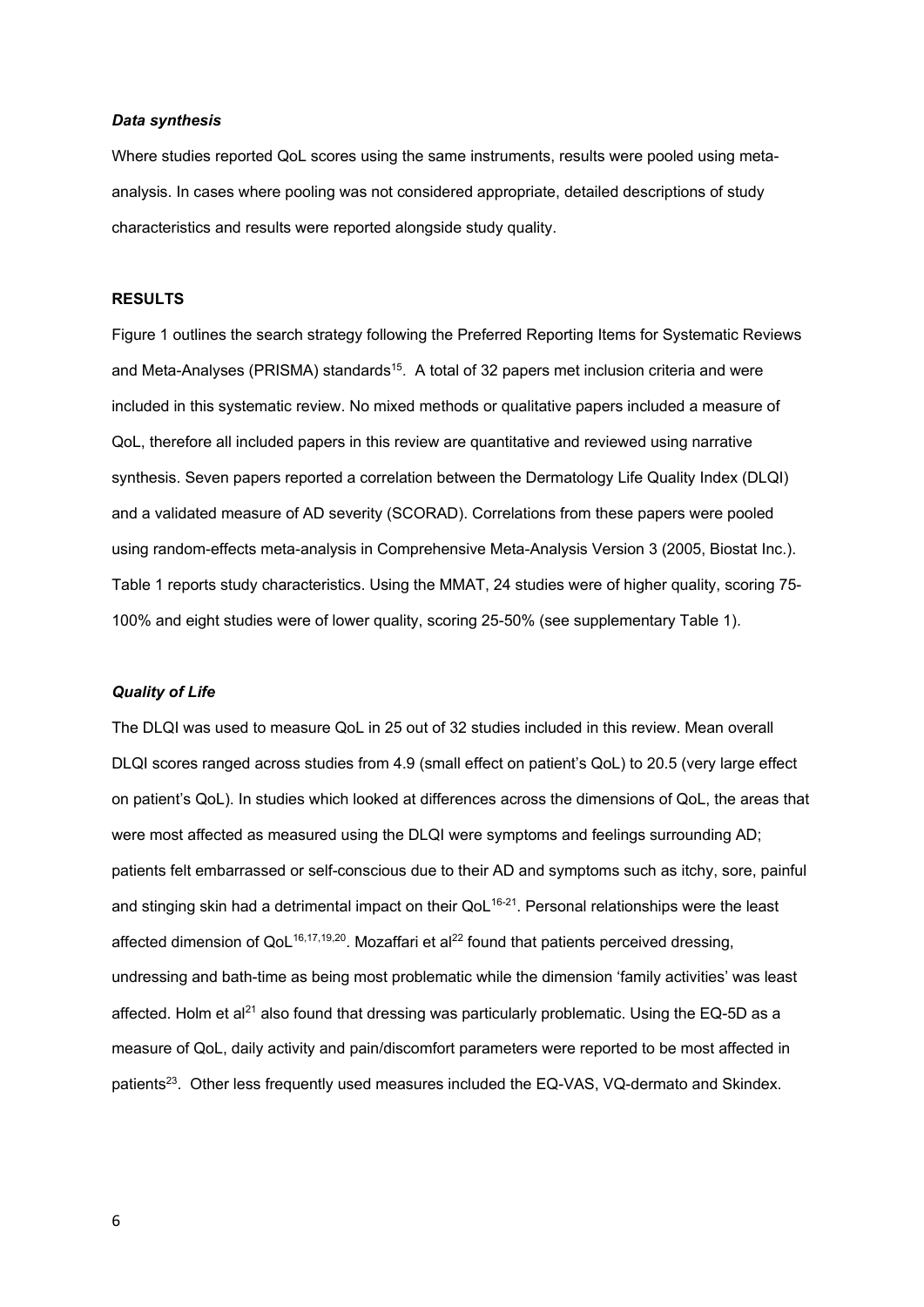#### *Quality of Life and Disease Severity*

Twenty studies explored the relationship between disease severity and QoL. Nineteen studies looked at this using DLQI in AD patients (see Table 2). Eighteen of these reported significant correlations between disease severity and DLQI; the more severe the disease, the lower the QoL. In seven of these studies, QoL using the DLQI was compared with disease severity measured using the SCORAD<sup>12,16,26,27,28,29,30</sup>. These studies were pooled together using random effects meta-analysis (See Figure 2). The sample-weighted average correlation between HRQoL and disease severity was  $r_+$  = .44 (CI 0.27; 0.59), indicating a medium-sized relationship<sup>31</sup>, with greater disease severity relating to poorer QoL. There was significant heterogeneity in the results ( $\chi^2$  = 13.78, p < .05). This could partly be explained by the small correlation reported by Haeck et al<sup>12.</sup>.

Two studies<sup>25,32</sup> used the EASI to measure AD severity in relation to QoL. Both studies found statistically significant relationships between QoL and disease severity (ps < .05); QoL was perceived as being poorer with increasing disease severity, with personal relationships being related to a lesser extent to disease severity than other domains. .

Nine studies<sup>13,17,18,19,22,23,24,34,35</sup> explored relationships between patient-assessed disease severity and DLQI scores and reported statistically significant medium to large sized correlations whereby an increase in disease severity was associated with a decrease in QoL.. Two studies  $37,38$  explored gender differences and found a significant positive correlation between patient-assessed disease severity and DLQI score ( $p < .001$ ) and between visible regions and DLQI score ( $p = .001$ ) for women, however neither of these correlations were observed in men.

Two studies<sup>33,39</sup> assessed severity using the Rajka & Langeland scoring system which measures clinical course, severity, and extent of AD. Both studies found statistically significant correlations between disease severity and QoL. Highest correlations found were between disease severity and symptoms and feelings; higher disease severity was related to worsening symptoms and feelings as a result of AD.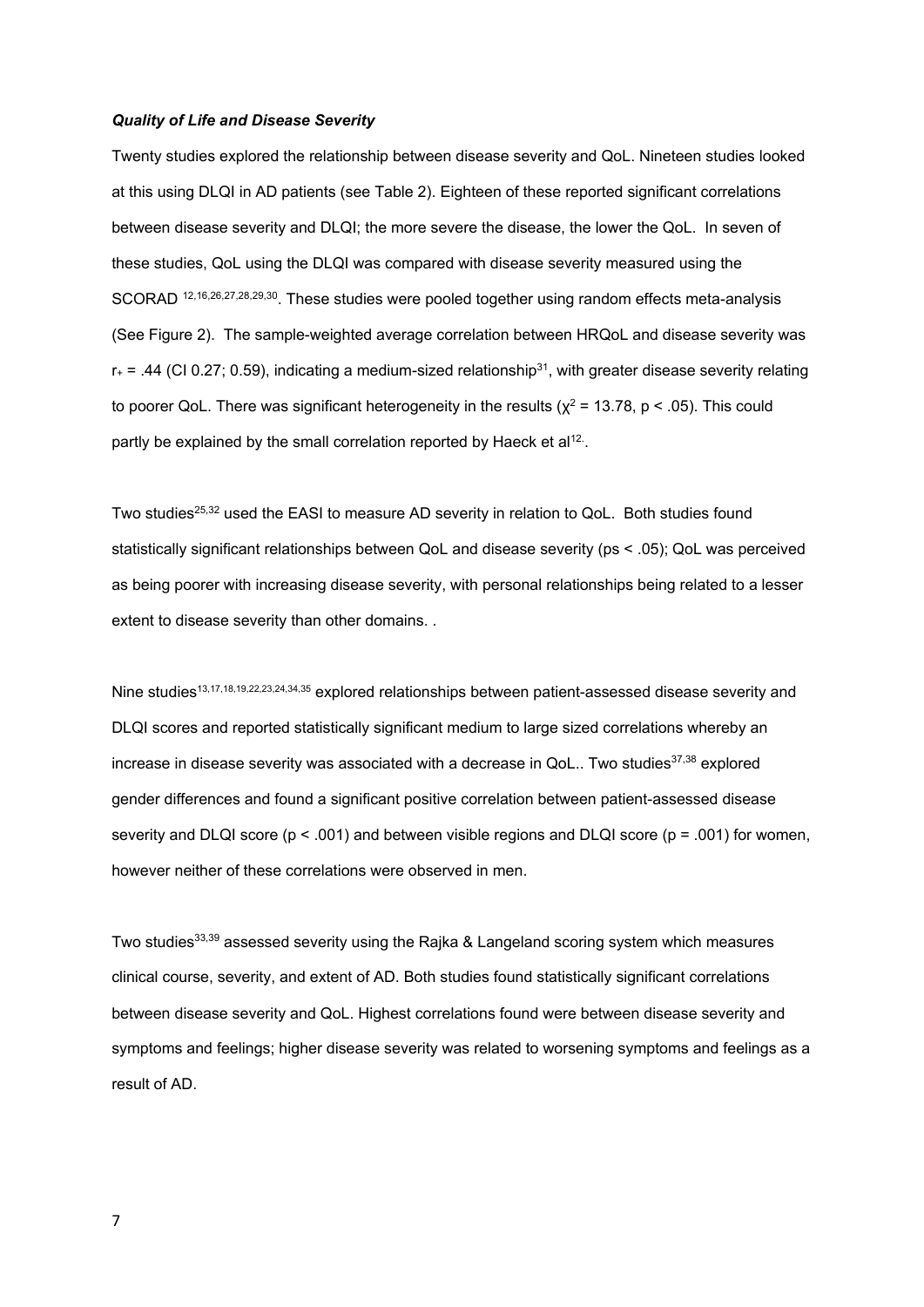Ten studies used the SF-36 to measure QoL; six of these looked at the relationship between SF-36 scores and disease severity<sup>17,19,24,25,32,33,40,41</sup>. Five studies found significant correlations between disease severity and the SF-36, with increased severity associated with poorer QoL. However one study<sup>25</sup> found no significant correlations between any SF-36 subscales and clinically measured disease severity (EASI). The correlations between the SF-36 and disease severity across the six studies were small to large-sized. The mean physical dimension scores appeared to be less impaired in AD patients compared to the mean mental component scores of the scale<sup>17,24,32,3342,43</sup>.

#### *Quality of life in patients with AD compared to healthy controls or other patient groups*

A total of 15 studies compared adults with AD QoL to that of healthy controls. Ten studies used generic QoL scales such as the SF-36 to enable comparison across groups<sup>19,23,24,25,33,35,40,41,43,44</sup>.. three studies used dermatology specific QoL scales to make comparisons $22,26,45$  and three studies<sup>35,37,46</sup> used both generic and dermatology specific scales. Overall QoL was significantly poorer in those with AD compared to healthy controls and, domains such as mental health and social functioning were affected to a greater extent in AD patients<sup>17,22,29,35</sup>. In a recent study by Miserv et al<sup>46</sup> scores on the mental dimension of the SF-12 were lower in AD patients with visible area involvement compared to those without (p<0.001).

Two studies compared QoL between vitiligo and AD patients<sup>34,45</sup> and found significantly lower QoL in the AD groups compared to the vitiligo groups (*ps*<0.001). Four studies compared QoL between psoriasis and AD patients<sup>9,19,34,41</sup>. Two of these studies found that AD patients had significantly lower QoL than patients with psoriasis<sup>9,34</sup> whereas Lunderberg et al.<sup>19</sup> found significant differences in the physical and mental functioning domains; with AD patients scored better than patients with psoriasis. Eckert et al<sup>41</sup> found no significant differences in QoL ratings in patients with psoriasis or AD. Grob et al<sup>9</sup> also compared AD with chronic urticaria and found that AD patients were more affected by skin discomfort than chronic urticaria patients. They also had lower scores in relation to 'treatment induced restrictions' compared to those with chronic urticaria.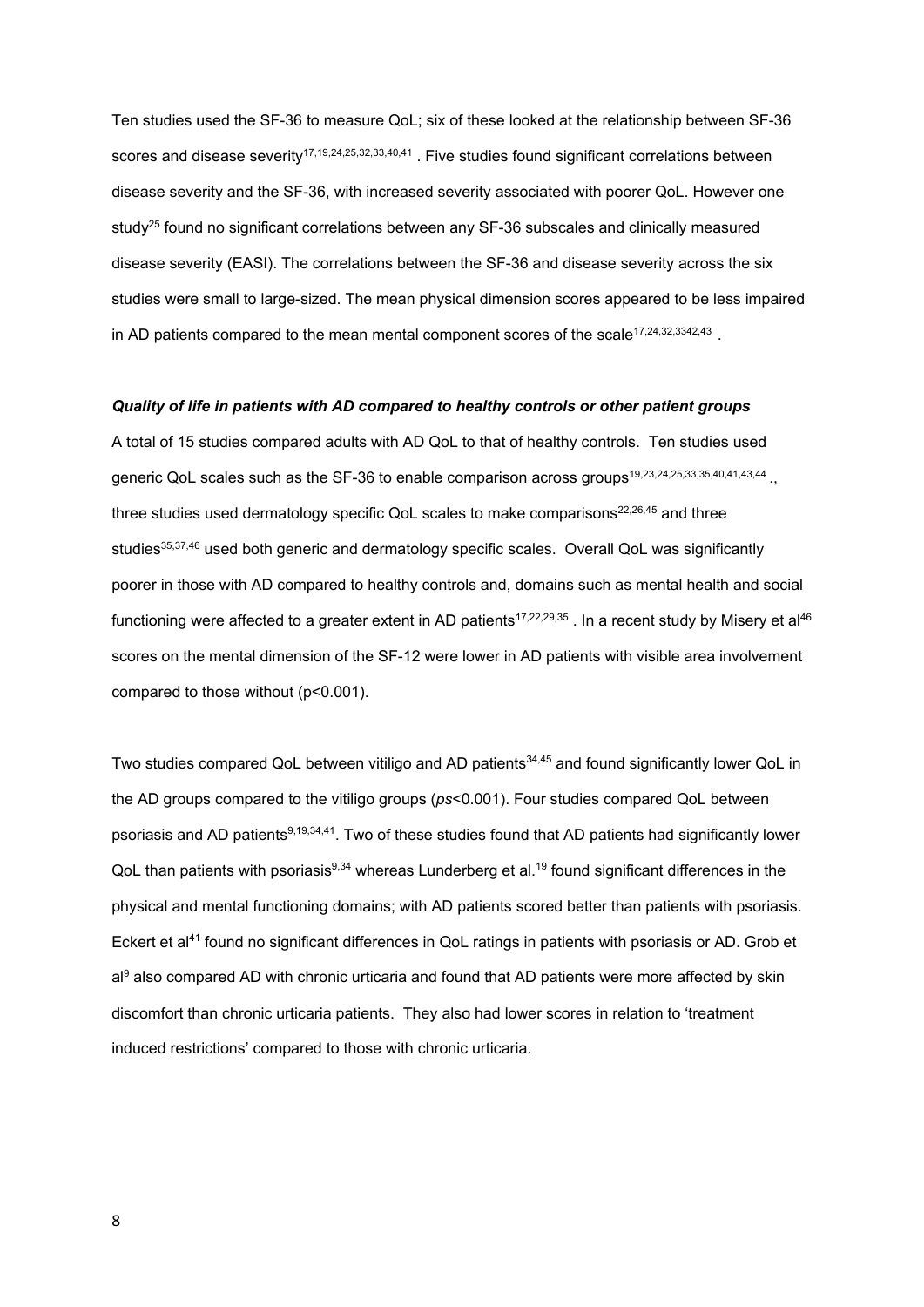## **DISCUSSION**

This systematic review examined the impact of AD on QoL in adults. The DLQI and the SF36 were the most frequently used scales to measure QoL in patients with AD, and studies in this review looked at QoL in relation to disease severity, other chronic skin conditions, or healthy controls. The qualitative synthesis of results and meta-analysis show that there is a consistent relationship between increasing AD severity and poorer QoL in adults, and adult patients with AD have poorer QoL than healthy groups. Findings are more equivocal for comparisons with other chronic skin conditions.

#### **Qol and disease severity**

Nineteen of the 20 studies that measured QoL in relation to disease severity found increased disease severity was significantly related to poorer QoL. This finding is consistent with reviews looking at QoL in children with AD8,47. Almost all adult patients had mild to moderate AD in the studies included in this review. Interestingly, in paediatric studies where more patients had moderate to severe AD, QoL correlated less well with disease severity than the adult patients with mild to moderate AD in this review48,49. The consistent finding that disease severity was related to QoL underscores not only the importance of offering both dermatological and psychological treatment to patients, but also the need to incorporate QoL screening tools in dermatology. Nonetheless, AD is a complex condition and QoL cannot solely be explained by severity of the disease as most studies reported low to medium correlations between the two variables. One factor that may influence QoL and may explain differences between studies is time of recruitment whereby patients could be experiencing a flare-up during recruitment, thus affecting QoL scores; this is especially the case if participants were recruited during dermatology visits.

## *QOL and patients with AD compared to other healthy controls*

All studies that compared QoL in AD patients to healthy controls found significantly lower QoL in AD patients. However, four studies used the DLQI measure to explore this difference; the DLQI is a dermatology specific questionnaire with questions that are not suitable for use in a sample of the general population. In such cases, generic QoL measures such as the SF-36 should be employed. When using the SF-36, better physical QoL was reported by studies in this review compared to mental QoL. This is in line with a systematic review carried out looking at QoL in psoriasis patients<sup>50</sup>.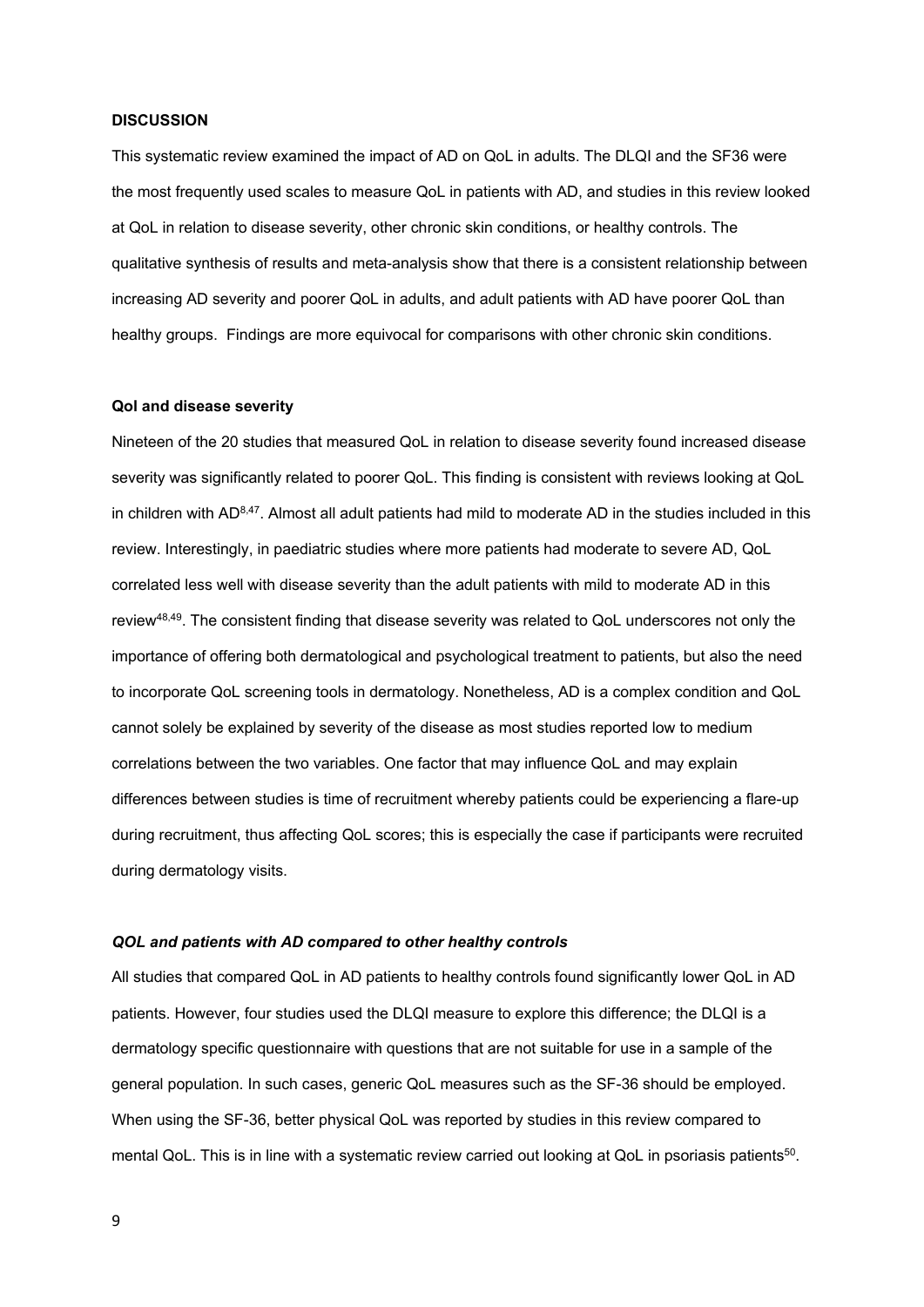The SF-36 is probably not sensitive enough to measure the physical limitations of AD due to its generic nature; questions relating to walking abilities for example are unlikely to be relevant to this group.

## *QOL and patients with AD compared to other chronic skin conditions*

Studies comparing QoL to other chronic skin conditions had mixed results, but for those comparing vitiligo and AD patients, significantly lower QoL was seen for AD. This may be because vitiligo is not accompanied by symptoms such as itching, inflammation, and sleeplessness. Symptoms such as pruritus have more of an impact on QoL than visual aspects; indeed, this review found that the area of QoL most affected was symptoms surrounding AD. Studies reporting better physical and mental functioning scores in patients with AD compared to those with psoriasis and poorer scores in patients with AD regarding skin discomfort compared to urticaria suggests that pruritus is the dominant factor that interferes with everyday life. Further, the contrast between lower scores related to 'treatment induced restrictions' in patients with AD and better scores in patients with chronic urticaria suggest that topical treatments can be highly restrictive to patients. Indeed, alternative/complementary therapies for AD, such as Chinese herbal therapy have become increasingly popular<sup>51,52,53</sup>

#### *Demographic characteristics of patients*

Many of the participants in the included studies were female. Partly this reflects health care utilization, whereby women use more health services and an estimated 67% of women worldwide make all medical choices in society<sup>54</sup>; in this case, most of the participants were out-patients in dermatology clinics. Only one study looking primarily at gender differences in QoL and AD and found no significant correlation between disease severity and QoL in males but a significant positive correlation was present in females. Thus, the extent to which the AD severity is correlated with QoL in in relation to females rather than males deserves further research attention. Lesions located in visible areas have been found to affect women more than men $37$  possibly because women may have a higher ideal of culturally determined physical appearance than men so more attention is given to the skin. Gender differences have been found in other allergic conditions with females presenting more complex allergy-related conditions compared to males<sup>55,56</sup> and so further research in relation to AD is needed.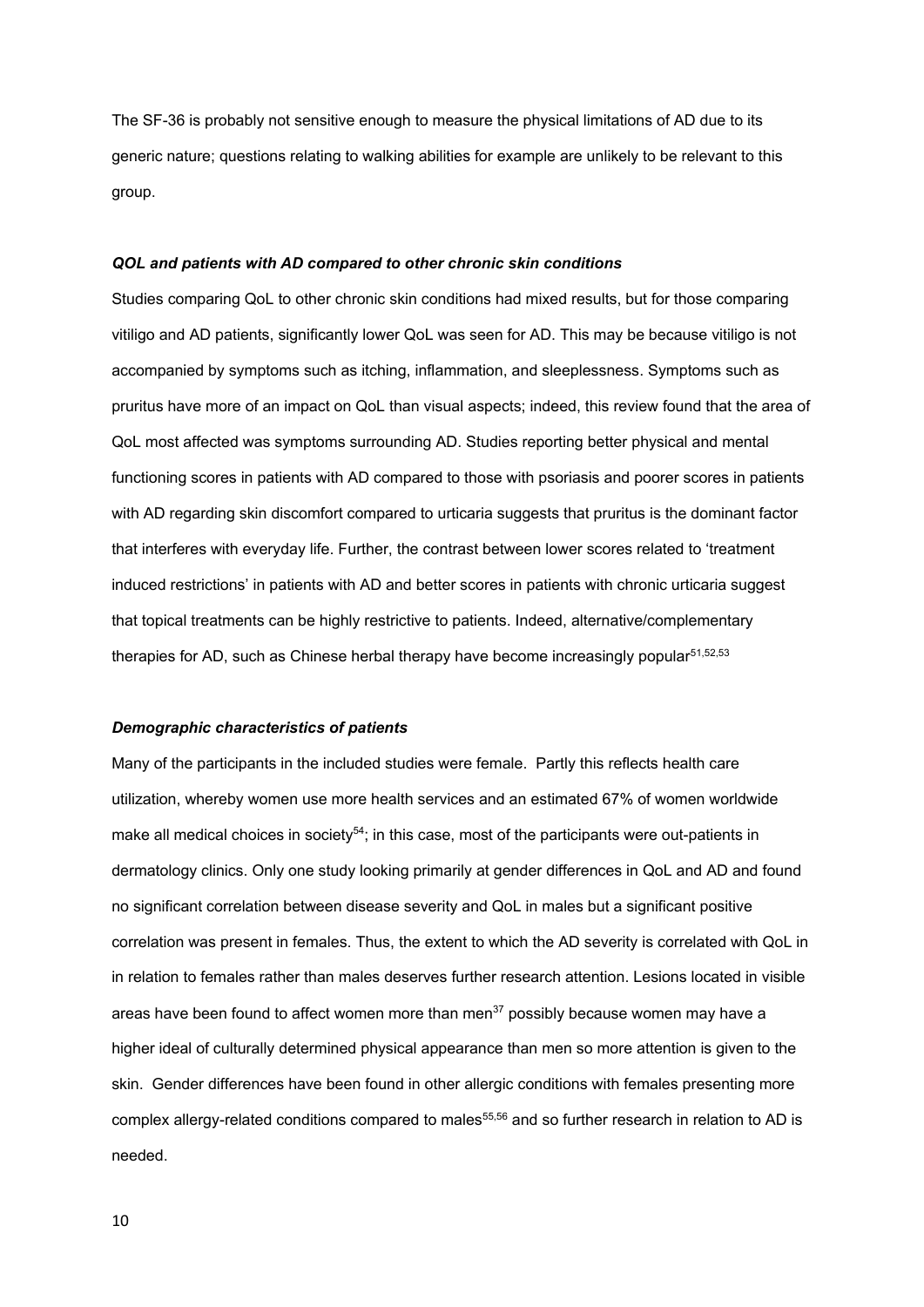#### *Limitations of the studies in this review*

The heterogeneity in tools used to measure disease severity made it impossible to pool results across all included studies. The SCORAD and EASI are generally preferred by researchers over patientassessed severity or visual analogue scales as they are validated measures of disease severity. However, they do not cover all issues affected in AD patients, for example, SCORAD only measures disease severity over the preceding three days, therefore long-term severity effects on QoL cannot be inferred. Nevertheless, studies that included both patient-assessed severity and objective measures found relatively strong correlations between the two, indicating that patients can self-assess their disease severity accurately.

All studies included in this review used cross-sectional methods to assess QoL in relation to disease severity. Results using this methodology should be interpreted with caution as it's impossible to determine cause and effect. Future studies should utilise prospective designs and collect more longitudinal data to strengthen predictive power of psychological and clinical variables of QoL. AD is generally better during the summer and worse in winter<sup>58</sup>. Only one study specified the season.

Although the quality appraisal for the studies showed that the majority had good to excellent ratings, many suffered from methodological weaknesses, such as the use of small sample sizes, or the use of non-validated measures. Other issues included absence of statistical testing and incomplete presentation of QoL data such as descriptive statistics. In addition, some studies used dermatology specific questionnaires to determine QoL in healthy controls.

## *Conclusions and directions for future research*

This study is the first systematic review and meta-analysis conducted on adults and demonstrates that AD influences all aspects of the lives of adult sufferers. Results support findings from previous research on similar skin conditions<sup>50,60</sup> and in children<sup>7,8,47</sup>. The present review points to several areas for future research. In the present review, overall scores were difficult to interpret because of the variability of scores and the absence of formal reference values or norm scores, or the absence of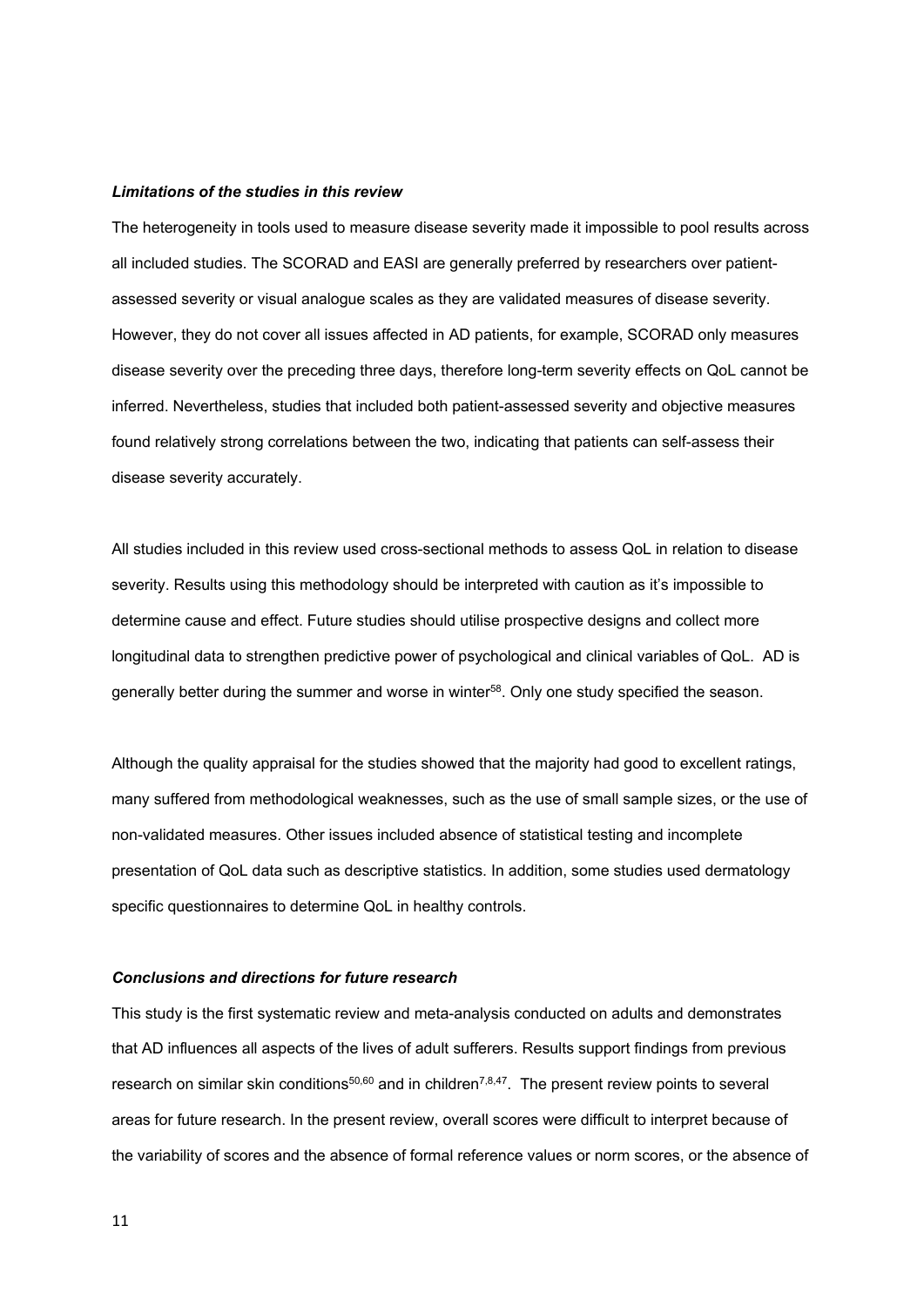formal comparisons with population norms. More research with validated psychometric scales is needed to generate a consistent body of knowledge of overall QoL of patients with AD. Furthermore, application of both generic and disease- or dermatology-specific quality-of-life questionnaire which cover the full range of quality-of-life issues are needed.

Second, data on the relationship between specific AD characteristics and QoL suggest that itch, sleep disturbances, and exacerbations in facial and genital body areas<sup>34</sup> could be relevant predictors of quality of life, as reported by a few studies in this review,  $13,34,45$ . A deeper insight into these relationships is important because of consequences for disease-severity measurement in quality-oflife research; indeed, a more qualitative approach would help uncover some of these issues.

Researchers in dermatology are encouraged to utilise validated and clinically relevant QoL measures for patients that provide accurate measurement of quality of life and allow for subsequent comparison of results across studies. Factors such as sleep disturbances and pruritus should be included when determining QoL and future studies should also further explore gender differences in QoL in adults with AD; only a few studies in this review considered these factors. Longitudinal study designs are also needed to explore what factors related to AD cause differences in QoL ratings.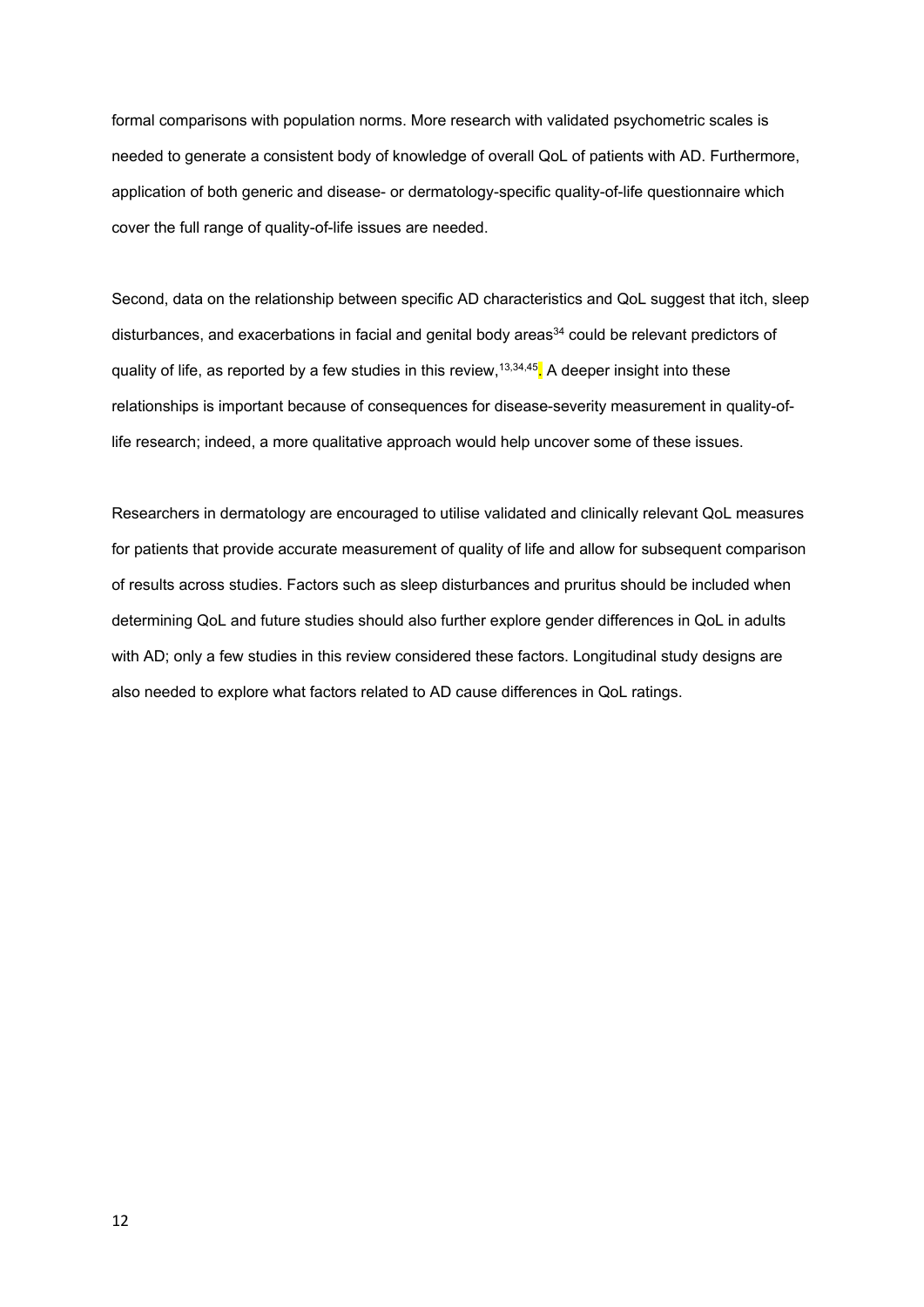## **REFERENCES**

- 1. Novak N, Bieber T, & Leung DY. (2003). Immune mechanisms leading to atopic dermatitis. *J Allergy Clin Immunol* 2003:**112**;S128‐S139.
- 2. Williams H, & Flohr C. How epidemiology has challenged 3 prevailing concepts about atopic dermatitis. *J Allergy Clin Immunol* 2006:**118**;209‐213.
- 3. Grillo M, Gassner L, Marshman G, Dunn S, & Hudson P. Pediatric atopic eczema: the impact of an educational intervention. *Pediatr Dermatol* 2006:**23**:428‐436.
- 4. Charman C, Chambers C, & Williams H. Measuring atopic dermatitis severity in randomized controlled clinical trials: what exactly are we measuring? *J Invest Dermatol* 2003:**120**;932‐ 941.
- 5. Herd RM, Tidman MJ, Prescott RJ, & Hunter JAA. (1996). Prevalence of atopic eczema in the community: the Lothian Atopic Dermatitis study. *Brit J Dermatol* 1996:**135**:18‐19.
- 6. Ozkaya E. Adult‐onset atopic dermatitis. *J Amer Academy Dermatol* 2005:**52**;579‐582.
- 7. Lifschitz, C. The impact of atopic dermatitis on quality of life. *Ann Nutr Metab* 2005:**66**; 34‐ 40.
- 8. Lewis-Jones, S. Quality of life and childhood atopic dermatitis: the misery of living with childhood eczema. *Int J Clin Prac* 2006: **60**; 984‐992.
- 9. Grob, J, Revuz, J, Ortonne, J. et al. Comparative study of the impact of chronic urticaria, psoriasis and atopic dermatitis on the quality of life. *Br J Dermatol* 2005: **152**; 289‐295.
- 10. WHOQol Group. The development of the World Health Organization quality of life assessment instrument (the WHOQOL). In *Qual life assesst: Int perspec* 1994*:* 41‐57.
- 11. Dominick, KL, Ahern, FM, Gold, CH, Heller, DA. Relationship of health-related quality of life to health care utilization and mortality among older adults. *Aging Clin Exp Res* 2002: **14**; 499‐ 508.
- 12. Haeck, IM, Ten Berge, O, Van Velsen, SG, et al. Moderate correlation between quality of life and disease activity in adult patients with atopic dermatitis. *J Eur Acad Dermatol Venereol* 2012: **26**; 236‐241.
- 13. Wittkowski, A, Richards, HL, Griffiths, CE, & Main, CJ. The impact of psychological and clinical factors on quality of life in individuals with atopic dermatitis. *J Psychosom Res* 2004: *57***;** 195‐200.
- 14. Pluye, P, Robert, E, Cargo, M, et al. Proposal: A mixed methods appraisal tool for systematic mixed studies reviews. *Montréal: McGill Univ* 2011: **2**; 1‐8.
- 15. Liberati, A, Altman, DG, Tetzlaff, J, et al. The PRISMA statement for reporting systematic reviews and meta‐analyses of studies that evaluate health care interventions: explanation and elaboration. *PLoS Med* 2009; **6**.
- 16. Kim DH, Li K, Seo SJ, et al. Quality of life and disease severity are correlated in patients with atopic dermatitis. *J Korean Med Sci* 2012: **27**; 1327‐1332.
- 17. Holm EA, Wulf HC, Stegmann H, Jemec, GB. Life quality assessment among patients with atopic eczema. *Br J Dermatol* 2006: **154**; 719‐725.
- 18. Sánchez‐Pérez J, Daudén‐Tello E, Mora, AM, Surinyac, NL. Impact of atopic dermatitis on health‐related quality of life in Spanish children and adults: the PSEDA study. *Actas Dermo‐ Sifiliográficas* 2013: **104**; 44‐52.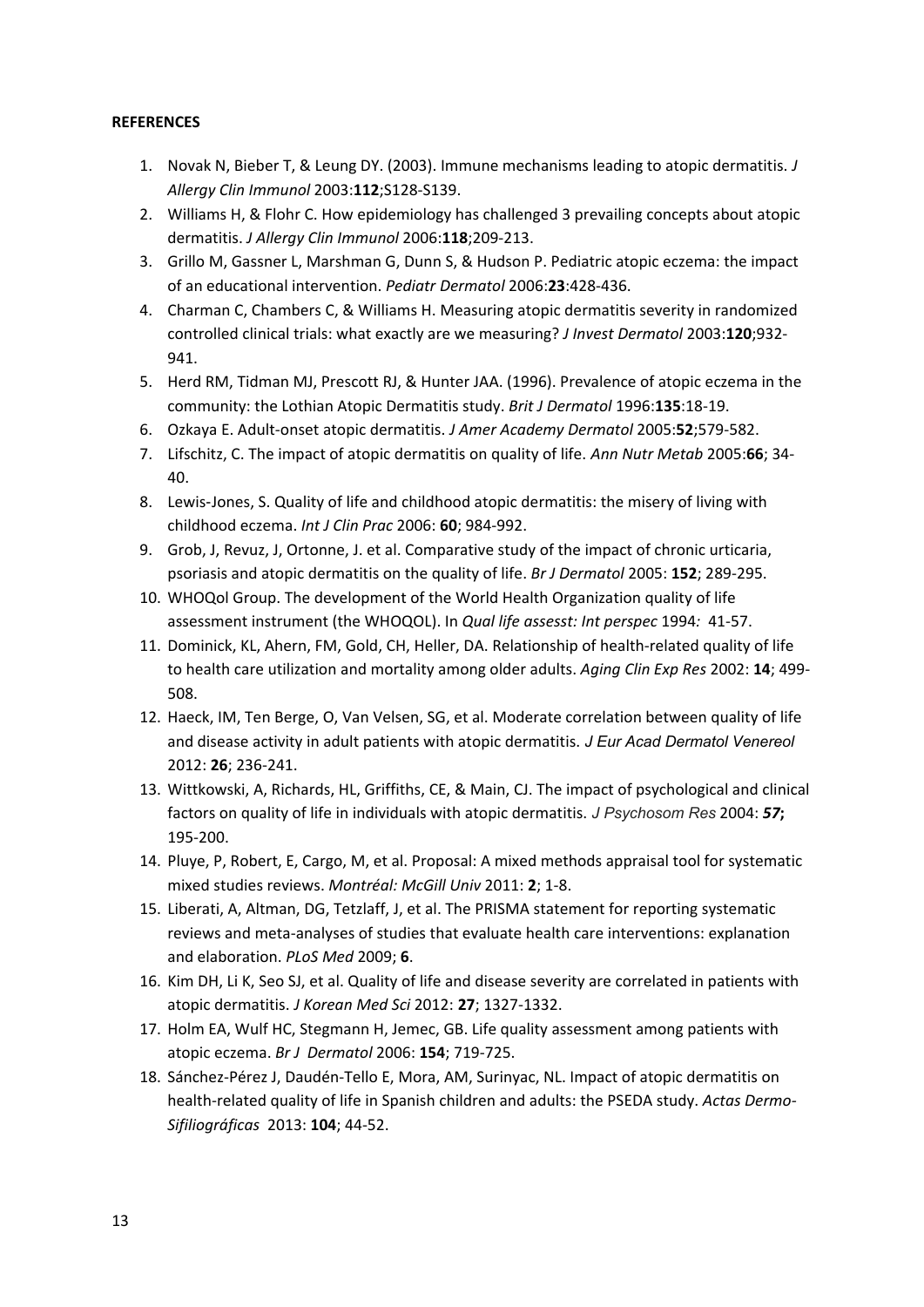- 19. Lundberg L, Johannesson, MA, Silverdahl MA et al. Health‐related quality of life in patients with psoriasis and atopic dermatitis measured with SF‐36, DLQI and a subjective measure of disease activity. Acta Dermato 2000: **80***;* 430‐434.
- 20. Finlay AY. Measurement of disease activity and outcome in atopic dermatitis. *Br J Dermatol* 1996: **135**; 509‐515.
- 21. Holm JG, Agner T, Clausen ML, Thomsen SF. (2016). Quality of life and disease severity in patients with atopic dermatitis. *J Eur Acad Dermatol Venereol* 2016: **30**; 1760‐1767.
- 22. Mozaffari H, Pourpak Z, Pourseyed S, et al. Quality of life in atopic dermatitis patients. *J Microbiol Immunol Infect* 2007: **40**; 260‐264.
- 23. Lee SH, Lee SH, Lee SY et al. Psychological Health Status and Health-related Quality of Life in Adults with Atopic Dermatitis: A Nationwide Cross‐sectional Study in South Korea. *Acta Derm Venereol* 2018: **98**; 89‐97.
- 24. Kiebert G, Sorensen SV, Revicki D et al. Atopic dermatitis is associated with a decrement in health-related quality of life. Int J Dermato 2002: **41**; 151‐158.
- 25. Maksimoc N, Jankovic S, Marinkovic J, et al. Health-related quality of life in patients with atopic dermatitis. J Dermatol 2012: **39**; 42‐47.
- 26. Linnet J, Jemec GB. An assessment of anxiety and dermatology life quality in patients with atopic dermatitis. *Br J Dermatol* 1999: **140**; 268‐272.
- 27. Chrostowska-Plak D, Reich A, Szepietowski JC. Relationship between itch and psychological status of patients with atopic dermatitis. *J Eur Acad Dermatol Venereol* 2013: **27**; 239‐e242.
- 28. Baron SE, Morris PK, Dye L, et al. The effect of dermatology consultations in secondary care on treatment outcome and quality of life in new adult patients with atopic dermatitis. *Br J Dermatol* 2006*:* **154**; 942‐949.
- 29. Holm JG, Agner T, Clausen ML, Thomsen SF. Quality of life and disease severity in patients with atopic dermatitis. *J Eur Acad Dermatol Venereol* 2016: **30;** 1760‐1767.
- 30. Kong TS, Han TY, Lee JH, Son SJ. Correlation between severity of atopic dermatitis and sleep quality in children and adults. *Ann Dermatol* 2016: **28**; 321‐326.
- 31. Cohen J. A power primer. *Psychol Bull* 1992: **112;** 155.
- 32. Coghi S, Bortoletto MC, Sampaio SA, et al. Quality of life is severely compromised in adult patients with atopic dermatitis in Brazil, especially due to mental components. *Clinics* 2007: **62***;* 235‐242.
- 33. Fivenson D. The effect of atopic dermatitis on total burden of illness and quality of life on adults and children in a large managed care organization. *J Manag Care Pharm* 2002: **8***;* 333‐ 342.
- 34. Beikert FC, Langenbruch AK, Radtke MA, et al. Willingness to pay and quality of life in patients with atopic dermatitis*. Arch Dermatol Res* 2014: **306**; 279‐286.
- 35. Silverberg JI, Gelfand JM, Margolis DJ, et al.Patient burden and quality of life in atopic dermatitis in US adults: A population‐based cross‐sectional study. *Ann Allergy Asthma Immunol* 2018: **121**; 340‐347.
- 36. Torrelo A, Ortiz J, Alomar A, et al. (2013). Health‐related quality of life, patient satisfaction, and adherence to treatment in patients with moderate or severe atopic dermatitis on maintenance therapy: the CONDA‐SAT study. *Actas Dermo‐Sifiliográficas (English Edition* 2013*:* **104**; 409‐417.
- 37. Holm EA, Esmann S, Jemec GB. Does visible atopic dermatitis affect quality of life more in women than in men? *Gen Med* 2004: **1**; 125‐130.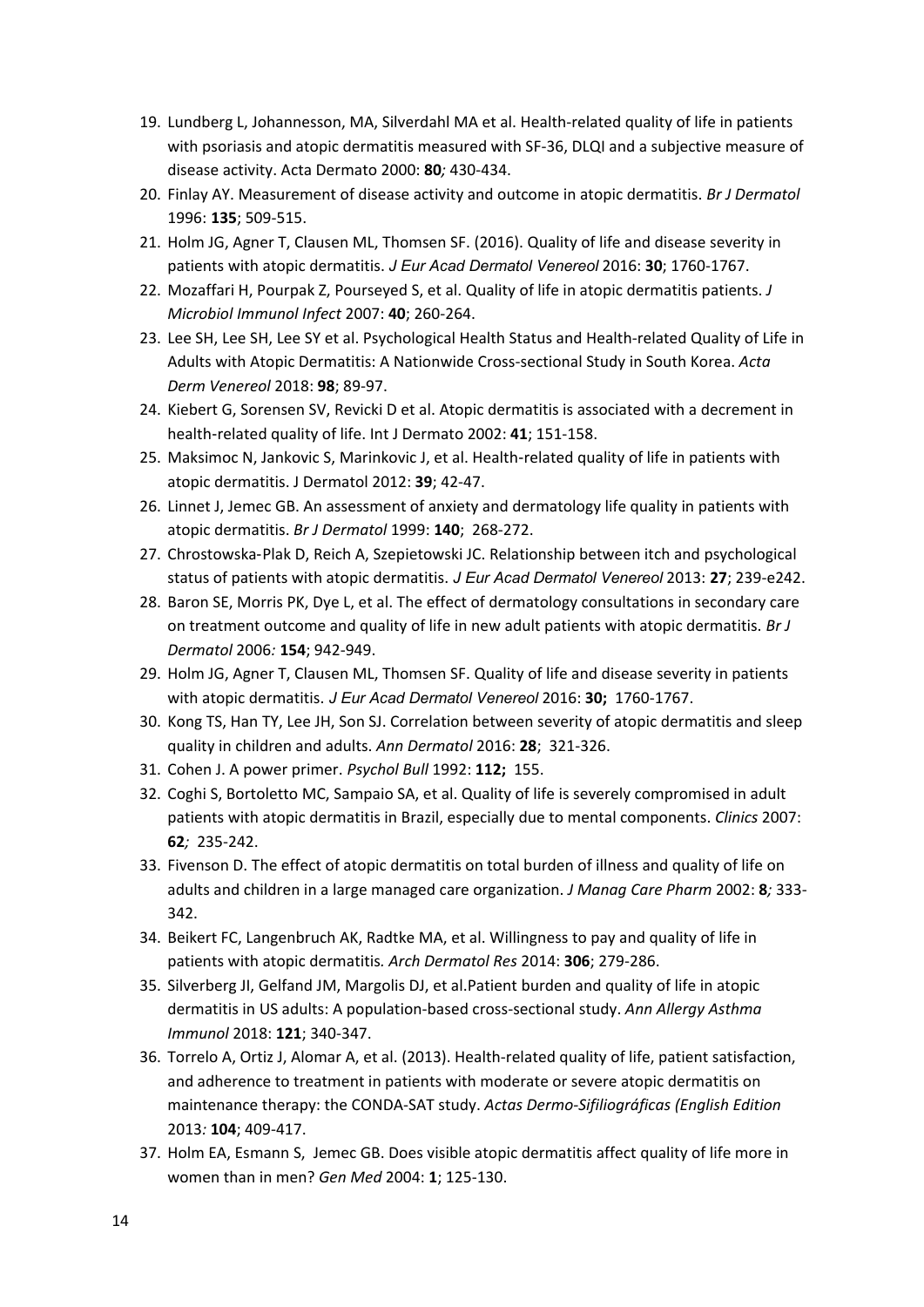- 38. Mikołajczyk J, Rzepa T, Król J, Żaba, R. Body image assessment and quality of life in patients with atopic dermatitis. *Dermatol Rev* 2017*:* **104**.
- 39. Higaki Y, Kawamoto K, Kamo T, et al. Measurement of the Impact of Atopic Dermatitis on Patients' Quality of Life: A Cross-Sectional and Longitudinal Questionnaire Study Using the Japanese Version of Skindex-16. *J Dermatol* 2004: **31;** 977‐982.
- 40. Arima K, Gupta S, Gadkari A, et al. (2018). Burden of atopic dermatitis in Japanese adults: Analysis of data from the 2013 National Health and Wellness Survey. *J Dermatol* 2018*:* **45;** 390‐396.
- 41. Eckert L, Gupta S, Amand C et al. Impact of atopic dermatitis on patient self-reported quality of life, productivity loss, and activity impairment: an analysis using the National Health and Wellness Survey. *J Am Acad Dermatol* 2016: **74**; AB87.
- 42. Misery L, Finlay AY, Martin N et al. Atopic dermatitis: impact on the quality of life of patients and their partners. *Dermatology* 2007: **215**; 123‐129.
- 43. Chen YC, Wu CS, Lu YW et al. Atopic dermatitis and non‐atopic hand eczema have similar negative impacts on quality of life: implications for clinical significance. *Acta Derm Venereol* 2013: **93**; 749‐750.
- 44. Kwak Y, Kim Y. Health‐related Quality of Life and Mental Health of Adults With Atopic Dermatitis. *Arch Psychiatr Nurs* 2017: **31**; 516‐521.
- 45. Noh S, Kim M, Park CO et al. Comparison of the psychological impacts of asymptomatic and symptomatic cutaneous diseases: vitiligo and atopic dermatitis. *Ann Dermatol 2013:* **25**; 454‐461.
- 46. Misery L, Seneschal J, Ezzedine K, et al. Atopic Dermatitis Is Associated With Poor Quality of Life In Adult Patients. *Value Health* 2017: **20;** A808.
- 47. Clarke SA, Eiser C. The measurement of health-related quality of life (QOL) in paediatric clinical trials: a systematic review. *Health Qual Life Outcomes* 2004: **2**; 1.
- 48. O'connell EJ. The burden of atopy and asthma in children. *Allergy* 2004: **59**; 7‐11.
- 49. Hon KL, Leung TF, Wong KY, et al.Does age or gender influence quality of life in children with atopic dermatitis? *Clin Exp Dermatol* 2008: *33***;** 705‐709.
- 50. De Korte J, Mombers FM, Bos JD, Sprangers MA. Quality of life in patients with psoriasis: a systematic literature review. *J Invest Dermatol* 2004: **9**; 140‐147.
- 51. Hughes, R, Ward, D, Tobin, AM, et al. The use of alternative medicine in pediatric patients with atopic dermatitis. *Ped Dermatol* 2007: **2;** 118-120.
- 52. Tan HY, Zhang AL, Chen D, et al. Chinese herbal medicine for atopic dermatitis: a systematic review. *J Amer Academy Dermatol* 2013: **69**; 295-304.
- 53. Zhang W, Leonard T, Bath-Hextall FJ, et al. Chinese herbal medicine for atopic eczema. Cochrane Database *Syst Rev* 2004: **4**.
- 54. Legato MJ. HRT, HERS, and the medical community: controversies and confusion or," what is truth?" said Pilate. *J Gen Med* 1999: **3;** 12‐14.
- 55. Mandhane PJ, Greene JM, Cowan JO, et al. Sex differences in factors associated with childhood‐and adolescent‐onset wheeze. *Am J Respir Crit Care Med* 2005: **172**; 45‐54.
- 56. Sears MR, Greene JM, Willan AR, et al. A longitudinal, population‐based, cohort study of childhood asthma followed to adulthood. *N Engl J Med* 2003: **349**; 1414‐1422.
- 57. Marklund B, Ahlstedt S, Nordström, G. Health‐related quality of life among adolescents with allergy‐like conditions–with emphasis on food hypersensitivity. *Health Qual Life Outcomes* 2004 **2**; 1.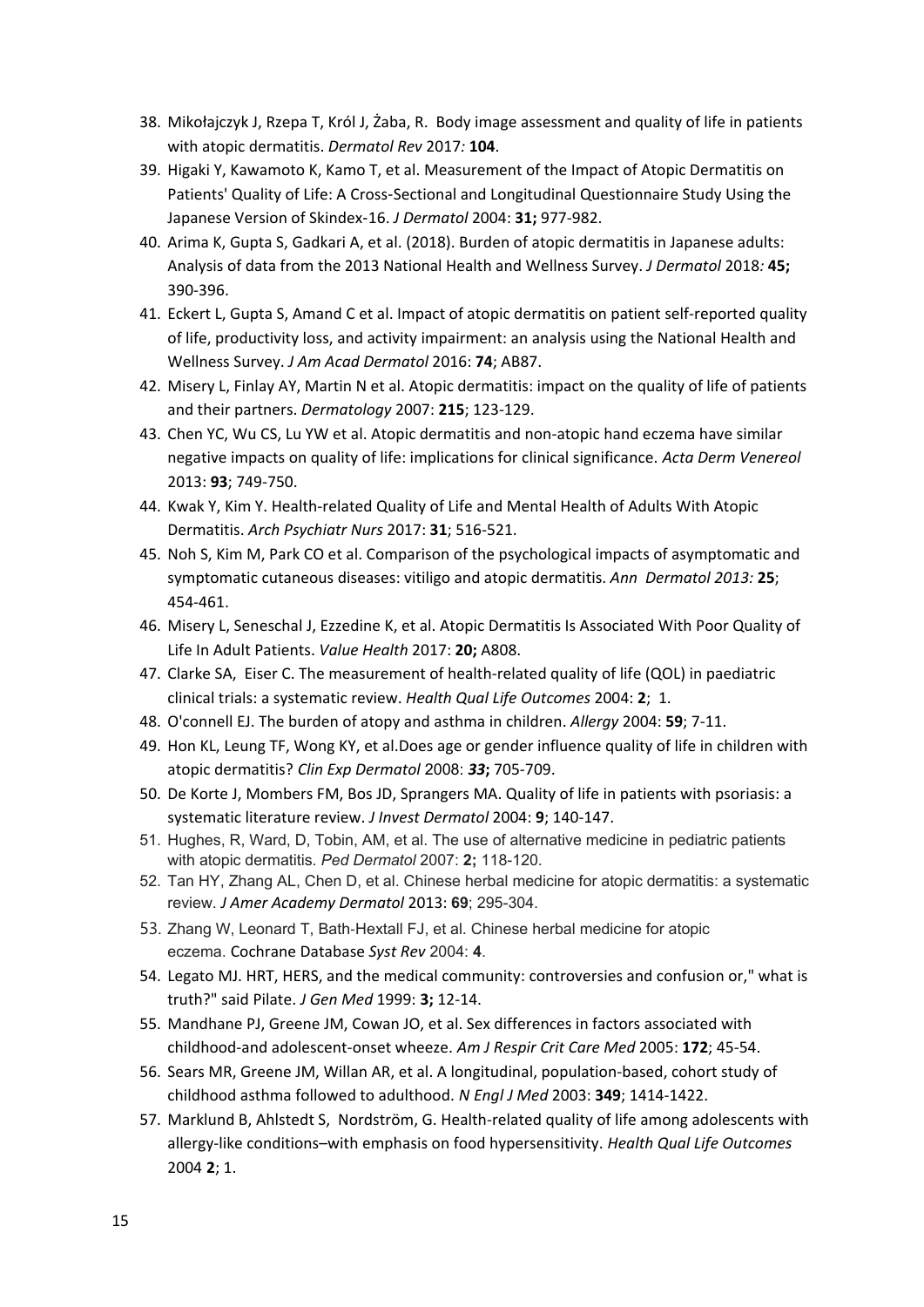- 58. Baicker, Chandra, Skinner, J. Geographic variation in health care and the problem of measuring racial disparities. *Perspect Biol Med* 2005: **48**; 42‐S53.
- 59. Wang PS, Aguilar‐Gaxiola S, Alonso J, et al. Use of mental health services for anxiety, mood, and substance disorders in 17 countries in the WHO world mental health surveys. *Lancet* 2007: **370;** 841‐850.
- 60. Parsad, D, Dogra S, Kanwar, AJ. Quality of life in patients with vitiligo. *Health Qual Life Outcomes* 2003: **1***;* 58.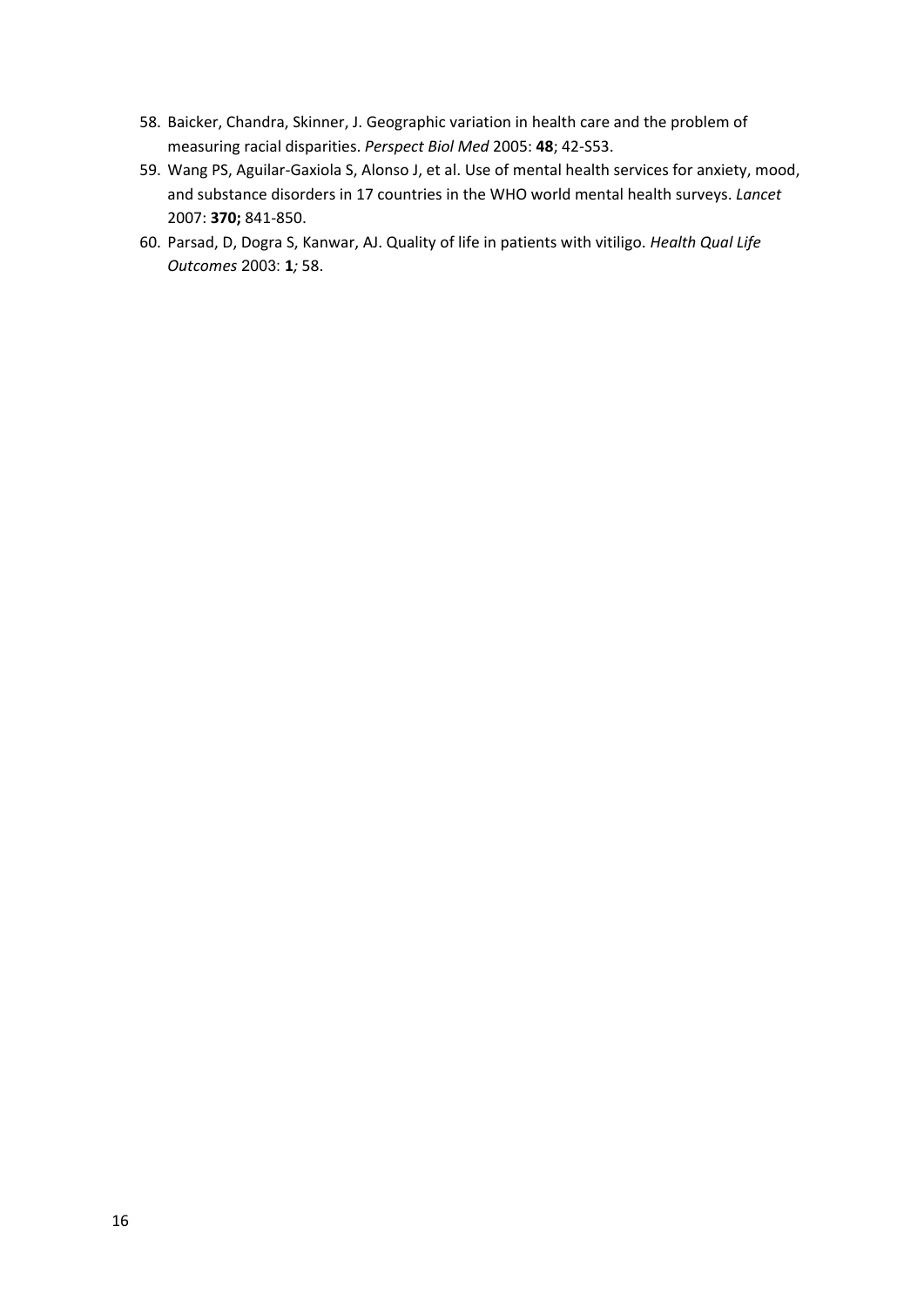# Table 1. Study characteristics

| <b>Authors</b>     | Country | N   | <b>Participants</b>                    | <b>Measures used</b> |             | <b>Outcomes measured</b> | <b>Outcomes measured</b>                                           |
|--------------------|---------|-----|----------------------------------------|----------------------|-------------|--------------------------|--------------------------------------------------------------------|
|                    |         |     |                                        | <b>Disease</b>       | Quality     |                          |                                                                    |
|                    |         |     |                                        | severity             | of life     |                          |                                                                    |
| Arima et al (2018) | Japan   | 638 | Mean age- 38.67 years, 52.37% female.  | Self-rated           | $SF-36$     | QoL comparisons          | AD patients reported significantly reduced HRQoL                   |
|                    |         |     | 45.45% rated severity as               | severity             |             | between patient groups   | relative to matched non-AD controls (p<0.001) for                  |
|                    |         |     | moderate/severe, 54.54% rated severity |                      |             | and healthy controls     | mental and physical domains of the SF-36.                          |
|                    |         |     | as mild. Comparisons with 1268 non-AD  |                      |             |                          |                                                                    |
|                    |         |     | controls                               |                      |             |                          |                                                                    |
| Baron et al (2006) | UK      | 63  | Mean age $-34$ years, Mean duration of | SCORAD               | <b>DLQI</b> | Relationship between     | The mean DLQI reduced over all three visits from 9.5 to            |
|                    |         |     | AD-15.2 years, 26 men and 37 women     |                      |             | disease severity and QoL | 8.8 at T2 to 7 at T3. The DLQI was significantly                   |
|                    |         |     |                                        |                      |             |                          | correlated with SCORAD at T1 (r=0.389, p <0.01) and at             |
|                    |         |     |                                        |                      |             |                          | T2 (r=0.321, p < 0.01) but not at T3. Mean SCORAD                  |
|                    |         |     |                                        |                      |             |                          | reduced by 52% from T1 to T2 (F <sub>2,62</sub> =37.9, <0.001) but |
|                    |         |     |                                        |                      |             |                          | there was no significant change in SCORAD from T2 to               |
|                    |         |     |                                        |                      |             |                          | T3.                                                                |
| Beikert et al      | Germany | 384 | 384 AD patients (mean age 42, range-   | Patient-             | <b>DLQI</b> | Relationship between     | The mean DLQI total score in AD was 8.5, compared to               |
| (2014)             |         |     | 18-92, 69.8% female). Patients with AD | assessed             |             | disease severity and     | 7.0 in Vitiligo and 6.7 in psoriasis and 4.3 in rosacea.           |
|                    |         |     | aged>18                                | severity             |             | QoL; Comparisons         | Impairment of QoL measured by DLQI correlated                      |
|                    |         |     |                                        |                      |             | between AD patients      | positively with the affected body surface area (r=0.46,            |
|                    |         |     |                                        |                      |             | and patients with other  | p<0.001). Characteristic AD symptoms such as skin                  |
|                    |         |     |                                        |                      |             | conditions.              | dryness, pruritus, and sleep disturbances also correlated          |
|                    |         |     |                                        |                      |             |                          | significantly with the DLQI total score (rs=0.34 to 0.53,          |
|                    |         |     |                                        |                      |             |                          | p<0.001).                                                          |
|                    |         |     |                                        |                      |             |                          |                                                                    |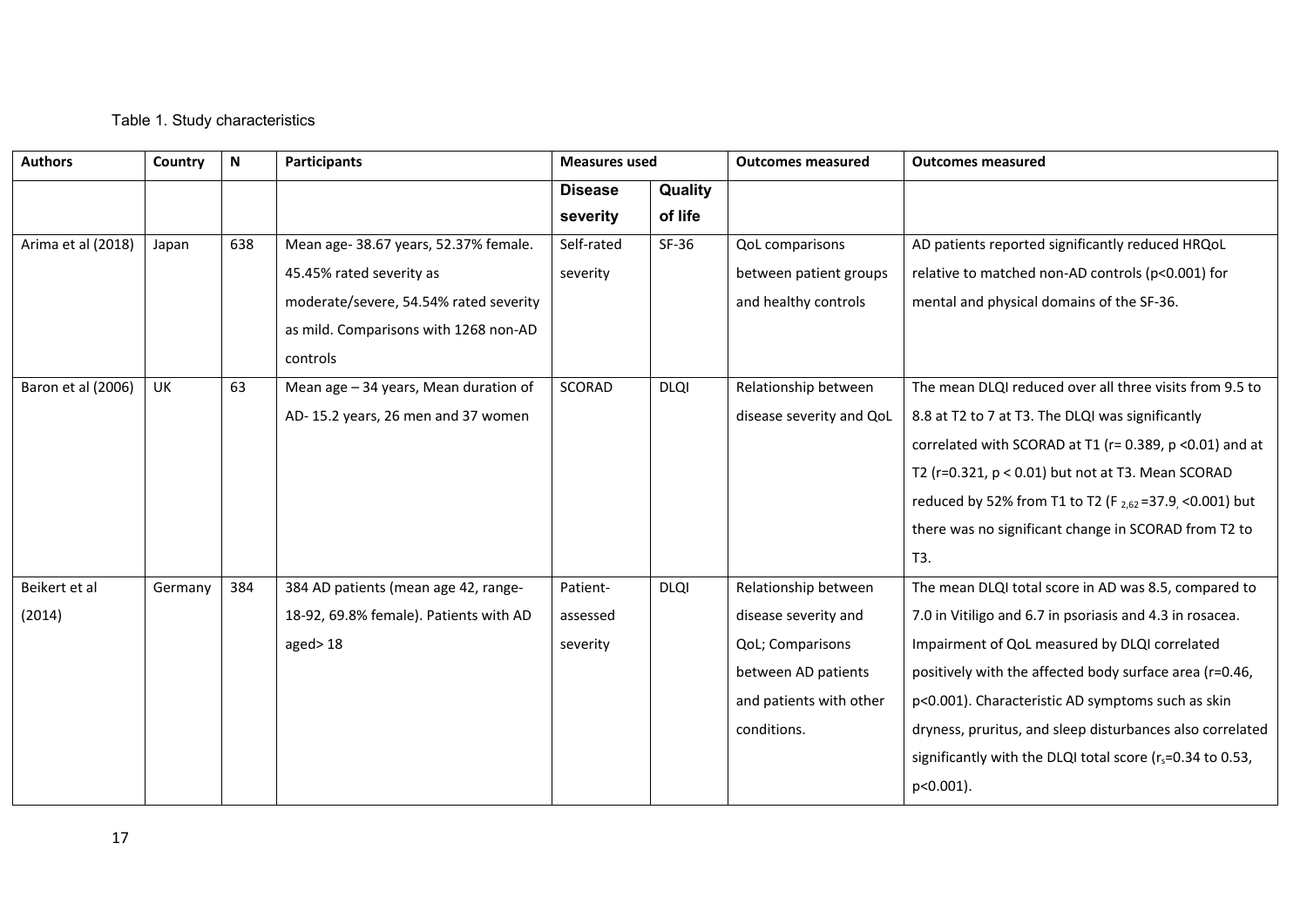| Chen et al (2012)   | Taiwan     | 1132 | The participants were categorized in to 3 |            | SF-36       | QoL comparisons          | QoL was significantly lower for patients with AD                 |
|---------------------|------------|------|-------------------------------------------|------------|-------------|--------------------------|------------------------------------------------------------------|
|                     |            |      | groups: 1) AD (n=90), 2) non-atopic hand  |            |             | between patient groups   | compared to controls in 5 out of 8 domains including             |
|                     |            |      | eczema (n=205), 3) control group with     |            |             | and healthy controls;    | social functioning, bodily pain, vitality, mental health         |
|                     |            |      | no aforementioned skin conditions         |            |             | Comparisons between      | and general health ( $ps$ < 0.05). No significant difference     |
|                     |            |      | (n=837), average age- 30.5 years, 100%    |            |             | AD patients and patients | was found between the AD group and the non-atopic                |
|                     |            |      | female.                                   |            |             | with other conditions.   | eczema group in all domains of QoL investigated.                 |
| Chrostowska-Plak    | Poland     | 89   | 59 females and 30 males. Mean age-        | SCORAD     | <b>DLQI</b> | Relationship between     | There was a significant correlation between pruritus and         |
| et al (2013)        |            |      | 31.6 years. Mean disease duration-22.8    |            |             | disease severity and     | HRQoL (r= 0.5, p < 0.001) DLQI also correlated with              |
|                     |            |      | years.                                    |            |             | QoL.                     | periods without itching indicating that patients with            |
|                     |            |      |                                           |            |             |                          | longer itching-free periods had better HRQoL (r= 0.23,           |
|                     |            |      |                                           |            |             |                          | p<0.05) There was a significant correlation between the          |
|                     |            |      |                                           |            |             |                          | severity of the disease (using SCORAD) and HRQOL                 |
|                     |            |      |                                           |            |             |                          | $(r=0.65, p < 0.001)$                                            |
| Coghi et al (2007)  | Brazil     | 75   | Patients were diagnosed and treated as    | EASI       | DLQI, SF-   | Relationship between     | QoL and disease control were found to be related but             |
|                     |            |      | isolated AD by the attending clinician;   |            | 36          | disease severity and QoL | with low scores both in DLQI ( $r = 0.26$ ) and in SF-36 ( $r =$ |
|                     |            |      | 65.33% were females, mean age -26.28      |            |             |                          | 0.2) but with greater correlation for SF-36 mental               |
|                     |            |      | years, average years of duration of AD-   |            |             |                          | components. Both correlations were significant (p <              |
|                     |            |      | 16.74 years.                              |            |             |                          | $0.001$ ).                                                       |
| Eckert et al (2017) | <b>USA</b> | 349  | Mean age- 46.1 years; 68.3% women;        | Self-rated | $SF-36$     | QoL comparisons          | AD patients reported Isignificantly reduced HRQoL                |
|                     |            |      | 66.8% White. Matched with 698 non-AD      | severity   |             | between patient groups   | relative to matched non-AD controls for both mental              |
|                     |            |      | controls.                                 |            |             | and healthy controls;    | and physical domains of the SF-36 (P<0.001 & p=0.004             |
|                     |            |      |                                           |            |             | Comparisons between      | respectively). Compared with psoriasis, AD had a similar         |
|                     |            |      |                                           |            |             | AD patients and patients | impact on HRQoL.                                                 |
|                     |            |      |                                           |            |             | with other conditions.   |                                                                  |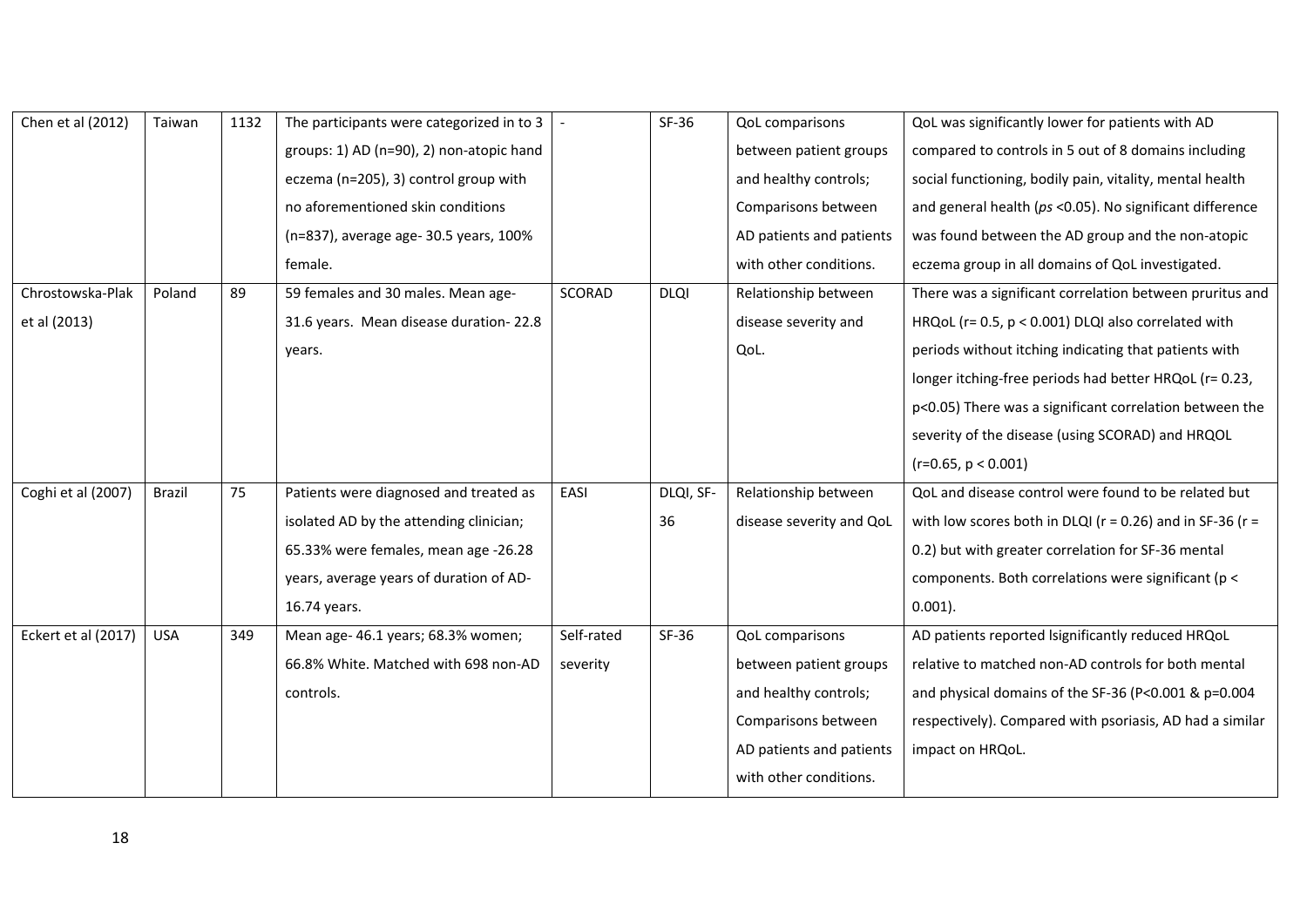| Finlay (1996)     | UK         | 92   | 43 males and 49 females; average age       | Physician | <b>DLQI</b> | Comparisons between      | The mean DLQI index was 18 with subsections relating           |
|-------------------|------------|------|--------------------------------------------|-----------|-------------|--------------------------|----------------------------------------------------------------|
|                   |            |      | 33.2 years (range 16-67).                  | assessed  |             | AD patients and patients | to 'symptoms and feelings' and 'treatment effects'             |
|                   |            |      |                                            | severity  |             | with other conditions.   | scoring highest. Disease comparison utility questions          |
|                   |            |      |                                            |           |             |                          | demonstrated that patients consider diabetes and               |
|                   |            |      |                                            |           |             |                          | hypertension would be better than having eczema                |
|                   |            |      |                                            |           |             |                          | whereas bronchitis would be worse than having eczema.          |
| Fivenson et al    | <b>USA</b> | 107  | Cohort-298; 107 adults; mean age of        | Rajka &   | DLQI, SF-   | Relationship between     | 46% of adults had mild disease, 11% adults had severe          |
| (2002)            |            |      | whole group-17.22 years; 62% female.       | Langeland | 36          | disease severity and     | disease. In terms of provider assessed severity, 51%           |
|                   |            |      |                                            | scoring   |             | QoL, QoL comparisons     | adults had mild disease. The mean DLQI score was 6.6           |
|                   |            |      |                                            | system,   |             | between patient groups   | for adults with a range of 0 to 27. The mean score for         |
|                   |            |      |                                            | patient-  |             | and healthy controls.    | DLQI increased with increasing disease severity for all        |
|                   |            |      |                                            | assessed  |             |                          | but two questions. For the SF-36, statistically significant    |
|                   |            |      |                                            | severity  |             |                          | differences were detected between the study group and          |
|                   |            |      |                                            |           |             |                          | the US population norms for vitality, social functioning,      |
|                   |            |      |                                            |           |             |                          | and mental health. Patient-assessed severity had a             |
|                   |            |      |                                            |           |             |                          | stronger association with DLQI ( $r = 0.57$ , $p = 0.0001$ )   |
|                   |            |      |                                            |           |             |                          | than provider-assessed severity ( $r = 0.27$ , $p = 0.0036$ ). |
| Grob et al (2005) | France     | 1356 | An investigator had to recruit clusters of | Physician | VQ-         | Comparisons between      | After adjustment for confounders, HRQoL dimensions             |
|                   |            |      | three patients, one with chronic           | assessed  | Dermato     | AD patients and patients | were differently affected in the three diseases. The           |
|                   |            |      | urticarial (CU), one with psoriasis (PSO)  | severity  |             | with other conditions.   | 'physical discomfort' dimension was more degraded in           |
|                   |            |      | and one with AD, matched by sex and        |           |             |                          | AD and CU than in PSO ( $p < 0.001$ ) and 'leisure activities  |
|                   |            |      | age. Subjective impression of severity     |           |             |                          | more in PSO than in CU (p < 0.001). No aspect of HRQoL         |
|                   |            |      | was rated by the physicians as             |           |             |                          | was spared in AD. The mean overall VQ-Dermato index            |
|                   |            |      | minimal/moderate/severe/very severe        |           |             |                          |                                                                |

 $\overline{\phantom{a}}$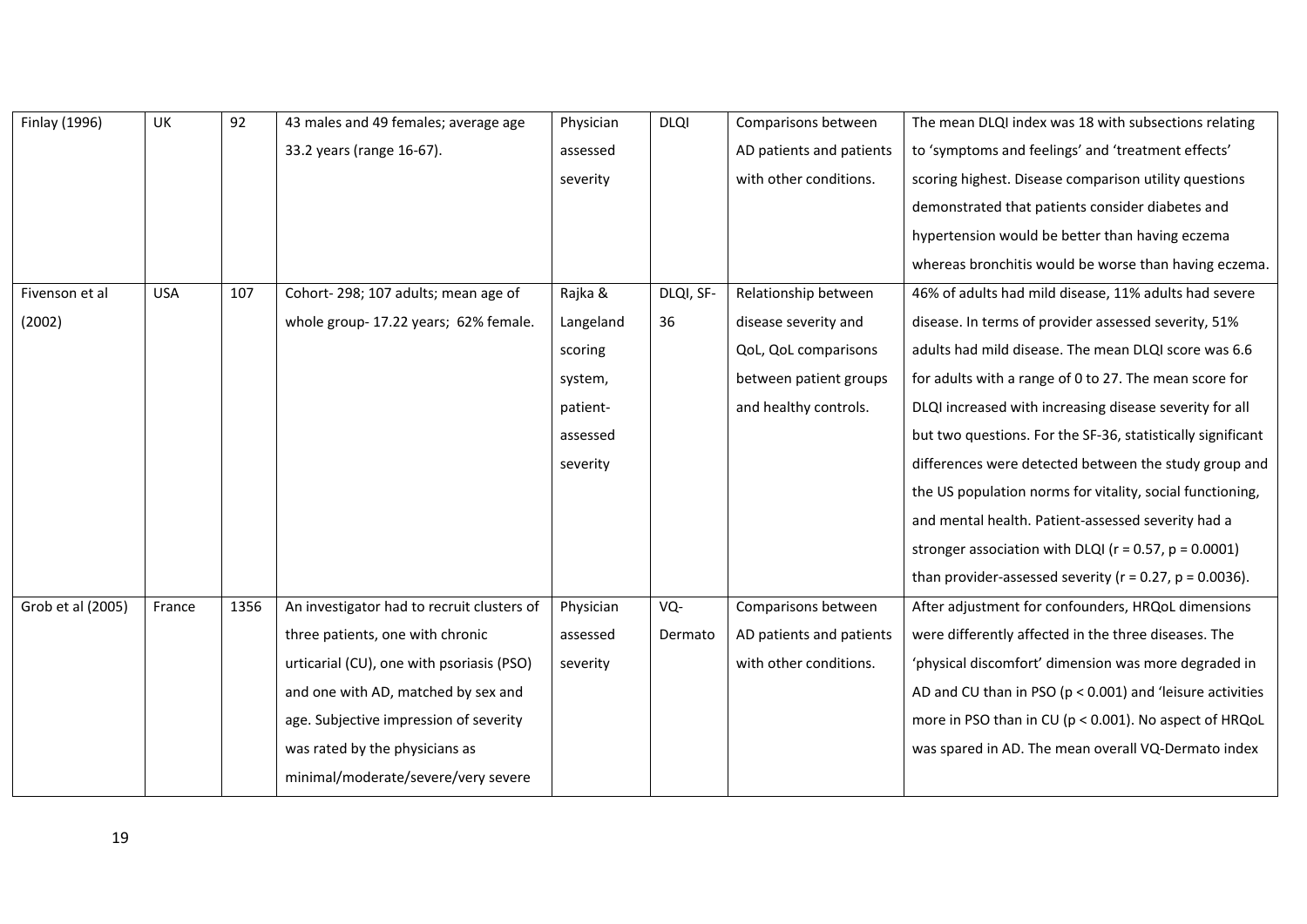|                     |          |     |                                          |             |             |                          | was significantly lower in CU (M= 36.93) and in PSO (M=                       |
|---------------------|----------|-----|------------------------------------------|-------------|-------------|--------------------------|-------------------------------------------------------------------------------|
|                     |          |     |                                          |             |             |                          | 38.88) than in AD (M= 44.62, $p < 0.001$ ).                                   |
| Haeck et al (2012   | Netherla | 54  | Average age of the patients was 37.3. At | SCORAD,     | <b>DLQI</b> | Relationship between     | At t=0, there was a small non-significant correlation                         |
|                     | nds      |     | inclusion, the average objective SCORAD  |             |             | disease severity and QoL | between the DLQI and objective SCORAD, 'rule of nine'                         |
|                     |          |     | was 43 indicating severe AD, average     |             |             |                          | or serum TARC level. At t=6 the objective SCORAD,                             |
|                     |          |     | DLQI was 14.6 indicating a large effect  |             |             |                          | serum TARC and the 'rule of nines' scores showed                              |
|                     |          |     | on QoL.                                  |             |             |                          | moderate and significant correlations with the DLQI (r =                      |
|                     |          |     |                                          |             |             |                          | 0.34, $p = 0.02$ ; $r = 0.31$ , $p = 0.03$ ; $r = 0.49$ , $p \le 0.001$ ). An |
|                     |          |     |                                          |             |             |                          | individual's improvement in disease activity (SCORAD,                         |
|                     |          |     |                                          |             |             |                          | SASSAD and 'rule of nines') with 10 points was                                |
|                     |          |     |                                          |             |             |                          | associated with an improvement in DLQI.                                       |
| Higaki et al (2004) | Japan    | 162 | 162 patients with AD ranged in age from  | Rajka &     | Skindex-    | Relationship between     | Each of the three scale scores (symptoms, emotions and                        |
|                     |          |     | 17-77 years: the mean age was 29 years;  | Langeland   | 16          | disease severity and QoL | functioning) of the patients with AD were significantly                       |
|                     |          |     | 55% were female. 17 had mild, 107 had    | scoring     |             |                          | higher than those of patients with isolated lesions.                          |
|                     |          |     | moderate and 36 had severe AD.           | system      |             |                          | Patients with severe AD showed significantly higher                           |
|                     |          |     |                                          | (mild,      |             |                          | scores in the three scales, as well as the Global Scale                       |
|                     |          |     |                                          | moderate    |             |                          | than those with moderate dermatitis. There was a                              |
|                     |          |     |                                          | and severe) |             |                          | significant positive correlation between the severity and                     |
|                     |          |     |                                          |             |             |                          | each of the three scale scores (r's= 0.32 to 0.45, p <                        |
|                     |          |     |                                          |             |             |                          | $0.001$ ).                                                                    |
| Holm et al (2004)   | Denmark  | 112 | Mean duration of AD of 28.6 years.       | Patient     | <b>DLQI</b> | Relationship between     | For women, there was a significant positive correlation                       |
|                     |          |     | Females (n=88) and males (n=24); mean    | assessed    |             | disease severity and     | between disease severity ad DLQI score (KW test, 15.9;                        |
|                     |          |     | age of females- 34.2, males- 39.2.       | severity.   |             | QoL, Differences in QoL  | p < 0.001) and also between DLQI score and visible                            |
|                     |          |     |                                          |             |             |                          | regions affected by disease (KW test, 14.2; $p = 0.001$ );                    |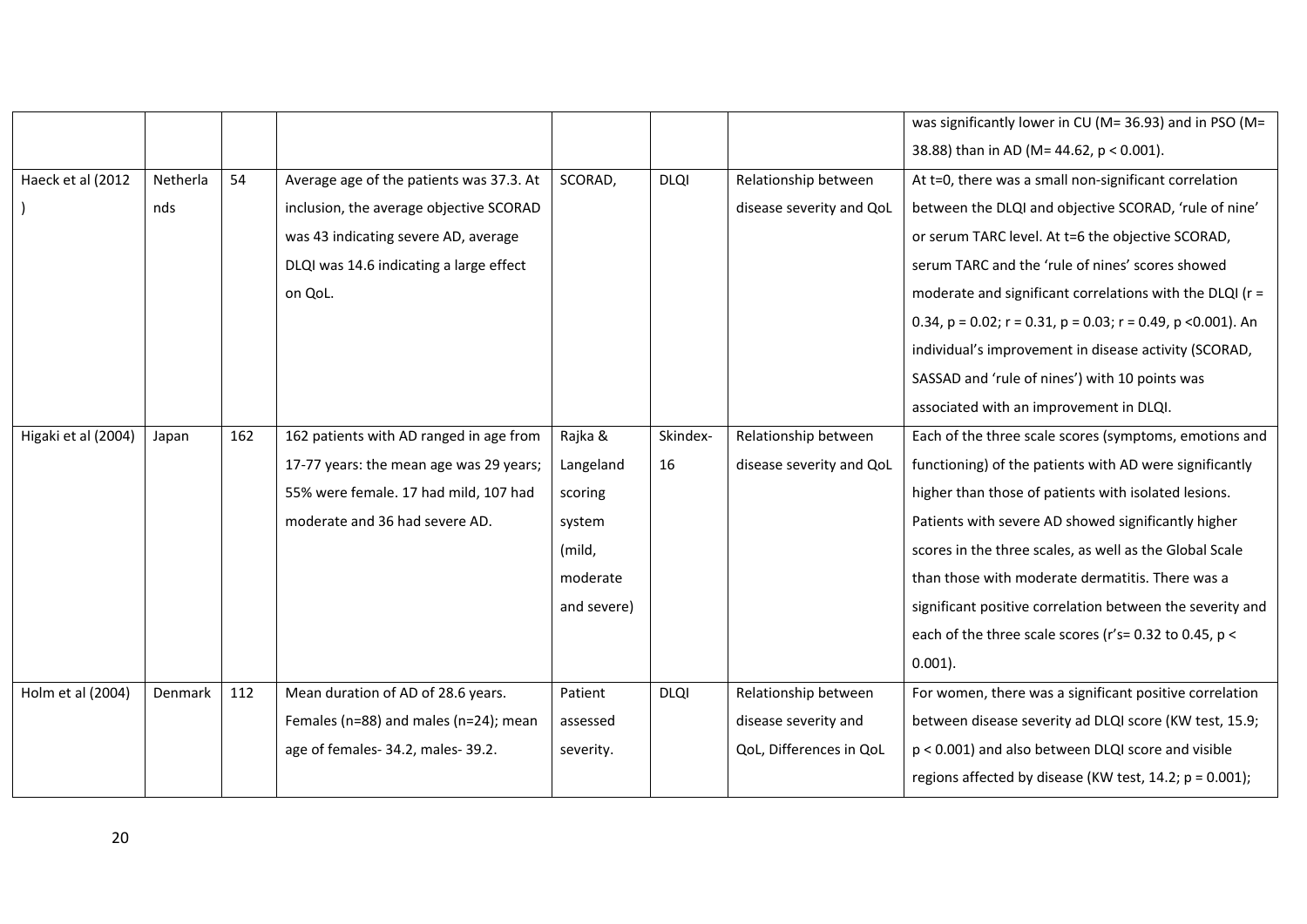|                   |            |     |                                       |               |             | between men and          | these correlations were not observed in men. No           |
|-------------------|------------|-----|---------------------------------------|---------------|-------------|--------------------------|-----------------------------------------------------------|
|                   |            |     |                                       |               |             | women with AD            | significant differences between men and women were        |
|                   |            |     |                                       |               |             |                          | noted for age, disease duration, overall disease severity |
|                   |            |     |                                       |               |             |                          | or QoL as assesse using the DLQI.                         |
| Holm et al (2006) | Denmark    | 101 | 101 atopic eczema patients, 66 adults | SCORAD,       | DLQI, SF-   | Relationship between     | Patients with AE had significantly lower QoL (p<0.05)     |
|                   |            |     | with AD, and 23 adults without AD     | patient-      | 36          | disease severity and     | than healthy controls (median DLQI score 5 in AD          |
|                   |            |     | (control group).                      | assessed      |             | QoL, QoL comparisons     | patients vs. 0 in controls) and the general population.   |
|                   |            |     |                                       | severity      |             | between patient groups   | DLQI, pruritus and patents and investigator overall       |
|                   |            |     |                                       |               |             | and healthy controls.    | assessment of eczema severity were significantly (p <     |
|                   |            |     |                                       |               |             |                          | 0.0001) and positively correlated with SCORAD, while      |
|                   |            |     |                                       |               |             |                          | the generic questionnaire showed only poor correlation.   |
| Holm et al (2016) | Denmark    | 191 | Mean age- 31.32 years, 59.2% females  | <b>SCORAD</b> | <b>DLQI</b> | Relationship between     | Significant relationship between disease severity and     |
|                   |            |     |                                       |               |             | disease severity and QoL | HRQoL (r=0.42, P<0.001), with increase disease severity   |
|                   |            |     |                                       |               |             |                          | significantly associated with worsening HRQoL. There      |
|                   |            |     |                                       |               |             |                          | was also a significant relationship between DLQI and      |
|                   |            |     |                                       |               |             |                          | self-rated health (r=-0.37, p<0.001).                     |
| Kiebert et al     | <b>USA</b> | 239 | Mean age-36 years, 79% female; 18.2   | Patient       | DLQI, SF-   | Relationship between     | SF-36 scores showed a significant decrease with           |
| (2002)            |            |     | years mean duration of disease, 46%   | assessed      | 36          | disease severity and     | increasing disease severity. DLQI scores correlated well  |
|                   |            |     | mild severity, 41% moderate severity, | severity      |             | QoL; QoL comparisons     | with patients ratings of disease severity. The SF-36      |
|                   |            |     | 11% severe severity.                  |               |             | between patient groups   | scores correlated significantly with DLQI scores. The SF- |
|                   |            |     |                                       |               |             | and healthy controls.    | 36 scores of patients with AD were significantly lower    |
|                   |            |     |                                       |               |             |                          | (indicative of more impairment) than those of the         |
|                   |            |     |                                       |               |             |                          | general population. The mental component score of the     |
|                   |            |     |                                       |               |             |                          | SF-36 was significantly correlated with patient severity  |
|                   |            |     |                                       |               |             |                          |                                                           |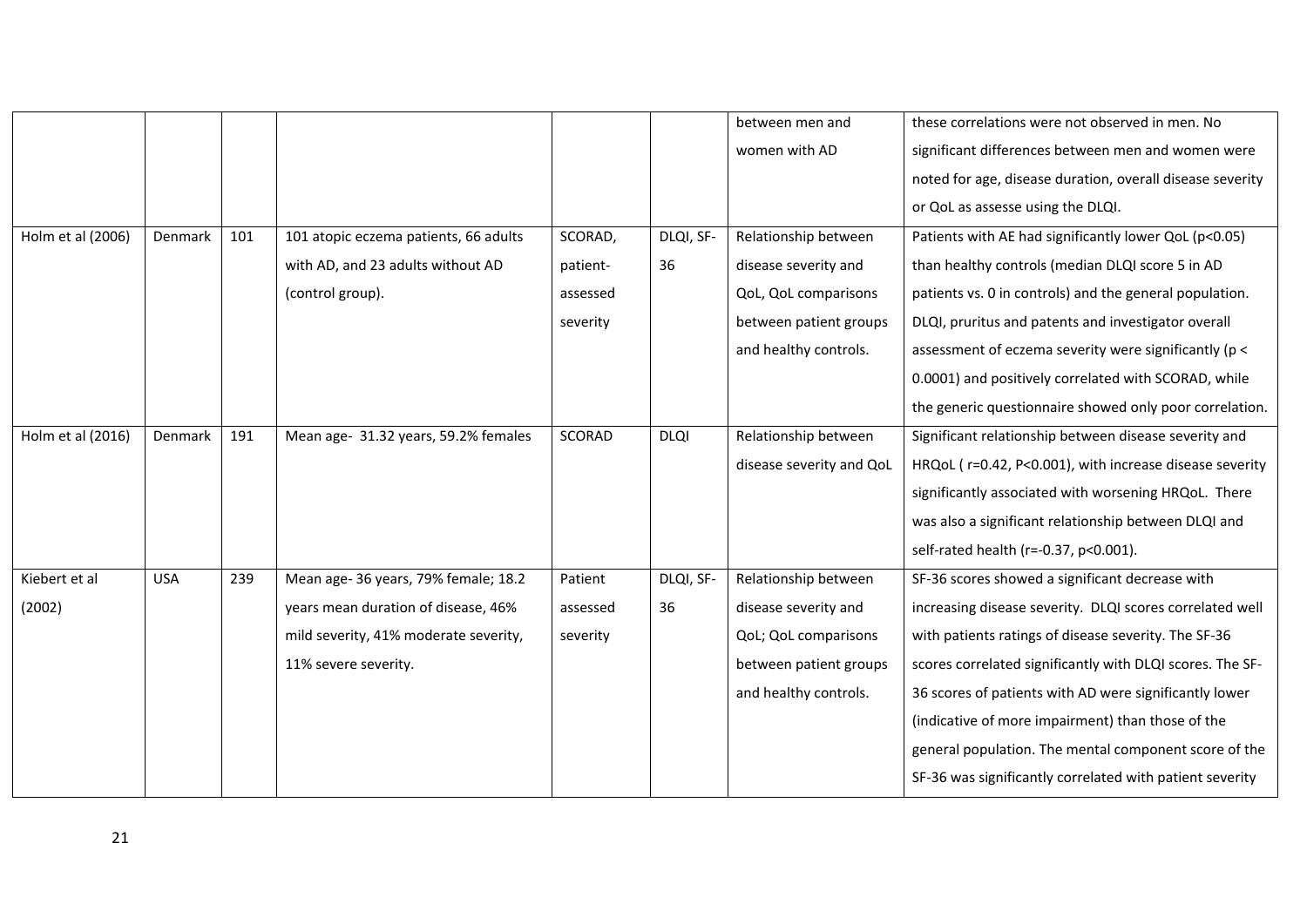|                   |       |     |                                           |               |             |                          | rating (r=-0.41, p<0.001), the physical component was    |
|-------------------|-------|-----|-------------------------------------------|---------------|-------------|--------------------------|----------------------------------------------------------|
|                   |       |     |                                           |               |             |                          | not.                                                     |
| Kim et al (2012)  | Korea | 415 | Subjects were divided in to three         | <b>SCORAD</b> | <b>DLQI</b> | Relationship between     | The total mean DLQI score was 10.7. No significant       |
|                   |       |     | groups; infants, children and adults ((75 |               |             | disease severity and     | differences in gender and age were observed. Adults      |
|                   |       |     | males and 72 females). Mean age of        |               |             | QoL.                     | with atopic disease including AD with concomitant        |
|                   |       |     | adults=25.8 years.                        |               |             |                          | asthma, allergic rhinitis or allergic conjunctivitis had |
|                   |       |     |                                           |               |             |                          | higher total scores than those with AD alone. Both the   |
|                   |       |     |                                           |               |             |                          | Rajka & Langeland eczema severity score (r=0.261,        |
|                   |       |     |                                           |               |             |                          | p<0.05) and SCORAD index correlated significantly with   |
|                   |       |     |                                           |               |             |                          | all the total QoL scores ( $r=0.432$ , $p < 0.001$ ).    |
| Kong et al (2016) | Korea | 50  | 22 men and 28 women, mean age 26.4        | <b>SCORAD</b> | <b>DLQI</b> | Relationship between     | Significant relationship between disease severity and    |
|                   |       |     | years.                                    |               |             | disease severity and QoL | HRQoL (r=0.237, P<0.001), with increase disease          |
|                   |       |     |                                           |               |             |                          | severity significantly associated with worsening HRQoL.  |
|                   |       |     |                                           |               |             |                          | There was also a significant association between sleep   |
|                   |       |     |                                           |               |             |                          | disturbance and QoL (r=0.388, p=0.04), with increase     |
|                   |       |     |                                           |               |             |                          | sleep disruption associated with worsening QoL.          |
| Kwak et al (2017) | Korea | 157 | Mean age- 35.2 years; 51.8% Males;        |               | EQVAS       | QoL comparisons          | Adults with AD had lower HRQoL (p=0.013) and more        |
|                   |       |     | 11,756 non-AD controls (mean age- 45.3    |               |             | between patient groups   | stress (p=0.002) than those with AD. Even when           |
|                   |       |     | years; 49.3% male)                        |               |             | and healthy controls     | controlling for demographic characteristics, HRQoL of    |
|                   |       |     |                                           |               |             |                          | adults with AD was lower than adults without AD.         |
| Lee et al (2018)  | Korea | 677 | Mean age 36.1 years; 47.8% females;       |               | EQ-5D       | QoL comparisons          | EQ-VAS scores were significantly higher in patients with |
|                   |       |     | 36,901 controls- mean age 45.4 years,     |               | and EQ-     | between patient groups   | AD than in those without AD (p=0.004). A higher rate of  |
|                   |       |     | 50.8% females                             |               | <b>VAS</b>  | and healthy controls     | pain/discomfort, and anxiety/depression was found on     |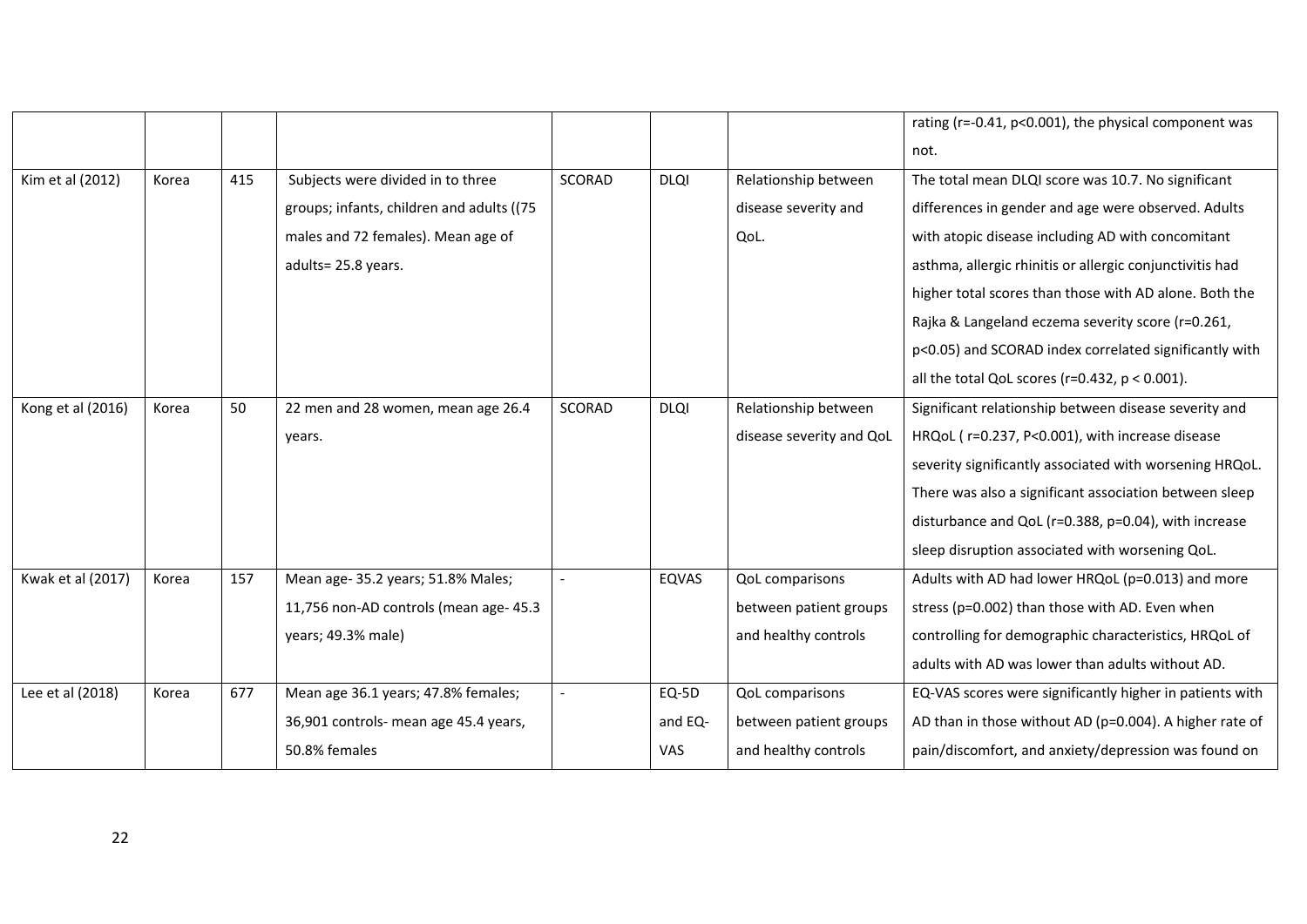|                  |         |     |                                         |               |             |                                                                                   | the EQ-5D in AD patients compared to controls (p=0.003              |
|------------------|---------|-----|-----------------------------------------|---------------|-------------|-----------------------------------------------------------------------------------|---------------------------------------------------------------------|
|                  |         |     |                                         |               |             |                                                                                   | and p<0.001, respectively).                                         |
| Linnet & Jemec   | Denmark | 54  | 23 women (mean age=27.5), 9 men         | <b>SCORAD</b> | <b>DLQI</b> | Relationship between                                                              | AD patients- significantly lower dermatological life                |
| (1999)           |         |     | (mean age=30.3); average duration of    |               |             | disease severity and                                                              | quality ( $Z = 5.1$ , $p < 0.001$ ) and higher state ( $Z = 2.14$ , |
|                  |         |     | condition=26.1 years. Aged 18-60 years. |               |             | QoL; QoL comparisons                                                              | p<0.032) and trait (Z= 3.49, p<0.001) anxiety compared              |
|                  |         |     |                                         |               |             | to the control group. Significant positive correlation<br>between patients groups |                                                                     |
|                  |         |     |                                         |               |             | and healthy controls.                                                             | between SCORAD and DLQI (r= 0.54, p<0.002).                         |
| Lundberg et al   | Sweden  | 366 | The average duration of AD was 25.83    | Patient       | DLQI, SF-   | Relationship between                                                              | DLQI scores showed poorer HRQoL for patients with AD                |
| (2000)           |         |     | years and the mean age of AD patients   | assessed      | 36          | disease severity and                                                              | compared to psoriatic patients but this was not                     |
|                  |         |     | was 34.79 years old; 92% were male.     | severity      |             | QoL; QoL comparisons                                                              | significant when controlling for confounding factors. No            |
|                  |         |     | The average duration of psoriasis was   |               |             | between patients groups                                                           | significant difference on the SF-36 between patients                |
|                  |         |     | 18.39 years and the mean age of         |               |             | and healthy controls;                                                             | with AD and patients with psoriasis. There was a                    |
|                  |         |     | psoriasis patients was 49.87 years old; |               |             | Comparisons between                                                               | decreasing DLQI score for patients of higher ages;                  |
|                  |         |     | 51% were male.                          |               |             | AD patients and patients                                                          | improved HRQoL. Spearman's correlation coefficients                 |
|                  |         |     |                                         |               |             | with other conditions.                                                            | showed that all SF-36 dimensions were significantly                 |
|                  |         |     |                                         |               |             |                                                                                   | correlated with all measures of disease activity (r= 0.182          |
|                  |         |     |                                         |               |             |                                                                                   | to 0.526), the DLQI correlations with VAS were also                 |
|                  |         |     |                                         |               |             |                                                                                   | significant (r=0.005 to 0.595).                                     |
| Maksimovic et al | Serbia  | 130 | Adults-56.1% female, mean age 34.18     | EASI          | DLQI, SF-   | Relationship between                                                              | The DLQI scores corresponded well with disease                      |
| (2012)           |         |     | years, mean age of onset of disease -   |               | 36          | disease severity and                                                              | severity; increased disease severity was associated with            |
|                  |         |     | 13.95 years, mean duration of disease-  |               |             | QoL, QoL comparisons                                                              | greater impairment in HRQoL (r=0.14 to 0.47 for all                 |
|                  |         |     | 20.23 years                             |               |             | between patient groups                                                            | domains of the DLQI). In adults, significant differences            |
|                  |         |     |                                         |               |             | and healthy controls.                                                             | were only found between DLQI scores for mild and                    |
|                  |         |     |                                         |               |             |                                                                                   | severe AD. The highest correlations were seen between               |
|                  |         |     |                                         |               |             |                                                                                   |                                                                     |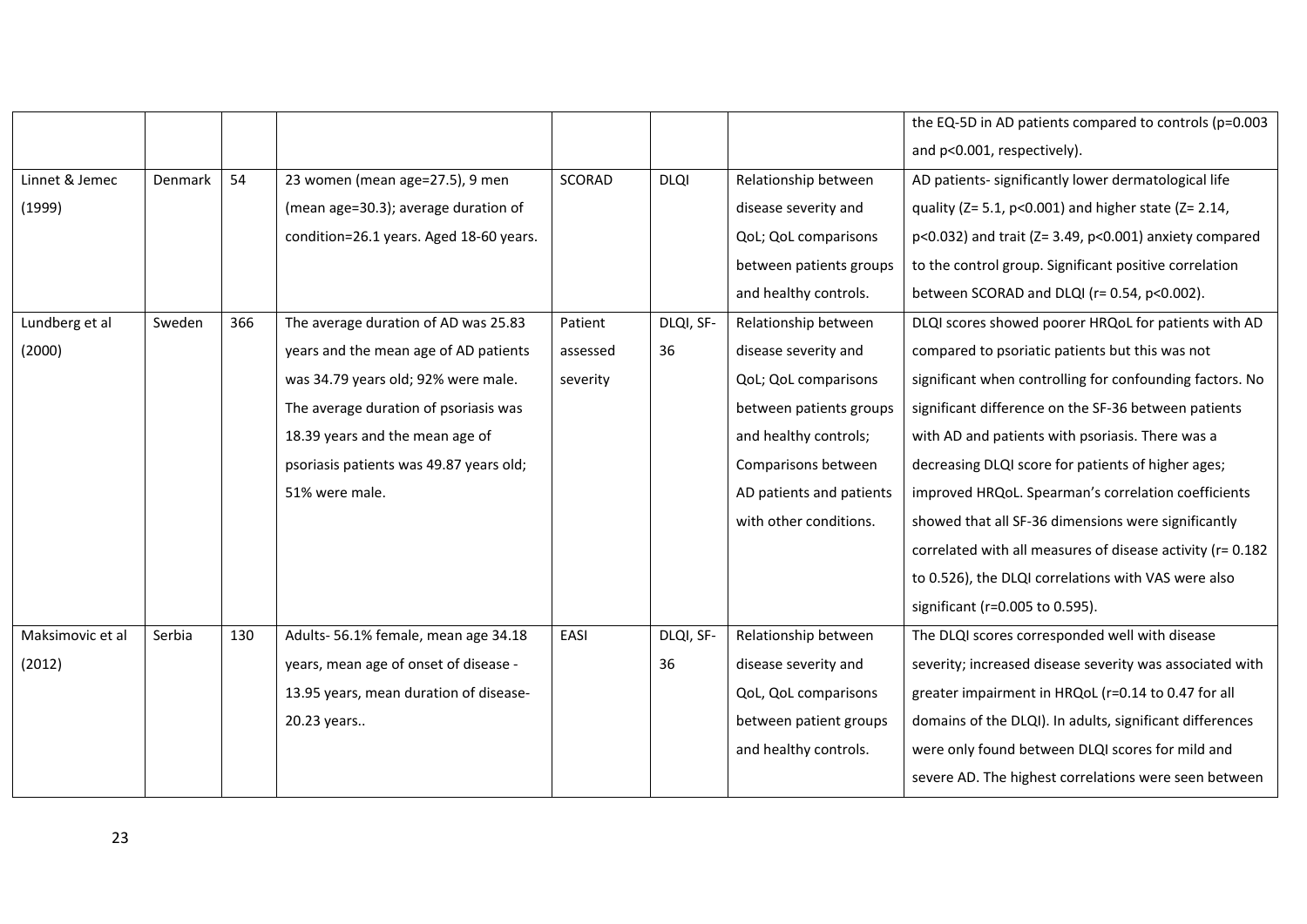|                   |        |      |                                          |           |             |                          | symptoms and feelings and daily activities ( $r = 0.75$ , $p <$<br>0.01), symptoms and feelings and work/school ( $r = 0.53$ ,<br>$p$ < 0.01) and leisure and work/school (r = 0.59, $p$ <<br>0.01). Patients with AD had inferior social functioning<br>and mental health scores compared with the general<br>population. |
|-------------------|--------|------|------------------------------------------|-----------|-------------|--------------------------|----------------------------------------------------------------------------------------------------------------------------------------------------------------------------------------------------------------------------------------------------------------------------------------------------------------------------|
| Mikolajczyk et al | Poland | 59   | 36 women and 23 men with AD; aged 18     |           | <b>DLQI</b> | Gender differences in    | No significant differences between women and men for                                                                                                                                                                                                                                                                       |
| (2017)            |        |      | to 46 years; mean age- 26.9 years; mean  |           |             | QoL; impact of illness   | DLQI scores (p>0.05); significant correlations between                                                                                                                                                                                                                                                                     |
|                   |        |      | disease duration- 15.1 years             |           |             | duration on QoL          | QoL and health evaluation and body areas satisfaction                                                                                                                                                                                                                                                                      |
|                   |        |      |                                          |           |             |                          | (r=-0.48), appearance orientation (r=0.31).                                                                                                                                                                                                                                                                                |
| Misery et al      | France | 266  | 34.2% patients were males and 65.8%      | SCORAD,   | DLQI, SF-   | QoL comparisons          | The mean DLQI score was 8.8 and the physical and                                                                                                                                                                                                                                                                           |
| (2007)            |        |      | were females. The mean age was 32.7      | patient-  | 36          | between patient groups   | mental composite 12 scores were 50.7 and 39.5                                                                                                                                                                                                                                                                              |
|                   |        |      | years and mean duration was 19.3 years.  | assessed  |             | and healthy controls.    | respectively. Analyses according to SCORAD showed                                                                                                                                                                                                                                                                          |
|                   |        |      | 1,6% had mild AD, 42.9% had moderate     | severity  |             |                          | DLQI scores 6.8 (SD=4.4) and 10.2 (SD=5.6) for moderate                                                                                                                                                                                                                                                                    |
|                   |        |      | AD, and 55.6% had severe AD.             |           |             |                          | and severe AD groups (p<0.0001).                                                                                                                                                                                                                                                                                           |
| Misery et al      | France | 1024 | 58.3% female; 27.6% mild AD, 40.4%       | PO-SCORAD | DLQI; SF-   | Differences in QoL by    | Patients with visible area involvement were found to                                                                                                                                                                                                                                                                       |
| (2018)            |        |      | moderate AD, 31.9% severe AD             |           | 12; EQ-     | visible area involvement | have lower QoL than those without (p<0.0001), EQ-5D                                                                                                                                                                                                                                                                        |
|                   |        |      |                                          |           | 5D          |                          | ( $p$ <0.05), and the mental score of the SF-12 ( $p$ <0.0001).                                                                                                                                                                                                                                                            |
|                   |        |      |                                          |           |             |                          | No differences in physical score of SF-12.                                                                                                                                                                                                                                                                                 |
| Mozaffari et al   | Iran   | 184  | 75% AD adults were female, 57.2%         | Patient   | <b>DLQI</b> | Relationship between     | Significant differences between DLQI mean scores in AD                                                                                                                                                                                                                                                                     |
| (2007)            |        |      | control group adults were female. Mean   | assessed  |             | disease severity and     | group (M=20.5 SD=4.7) and control group (M=1.15,                                                                                                                                                                                                                                                                           |
|                   |        |      | age of AD adults was 38.25 and mean      | severity  |             | QoL, QoL comparisons     | SD=0.85) mean score ( $p < 0.001$ ). Scores of each                                                                                                                                                                                                                                                                        |
|                   |        |      | duration of disease was 20.6 years, 9.5% |           |             | between patient groups   | question were significantly higher in the AD group than                                                                                                                                                                                                                                                                    |
|                   |        |      |                                          |           |             | and healthy controls.    | in the control group (p<0.001). Correlation between                                                                                                                                                                                                                                                                        |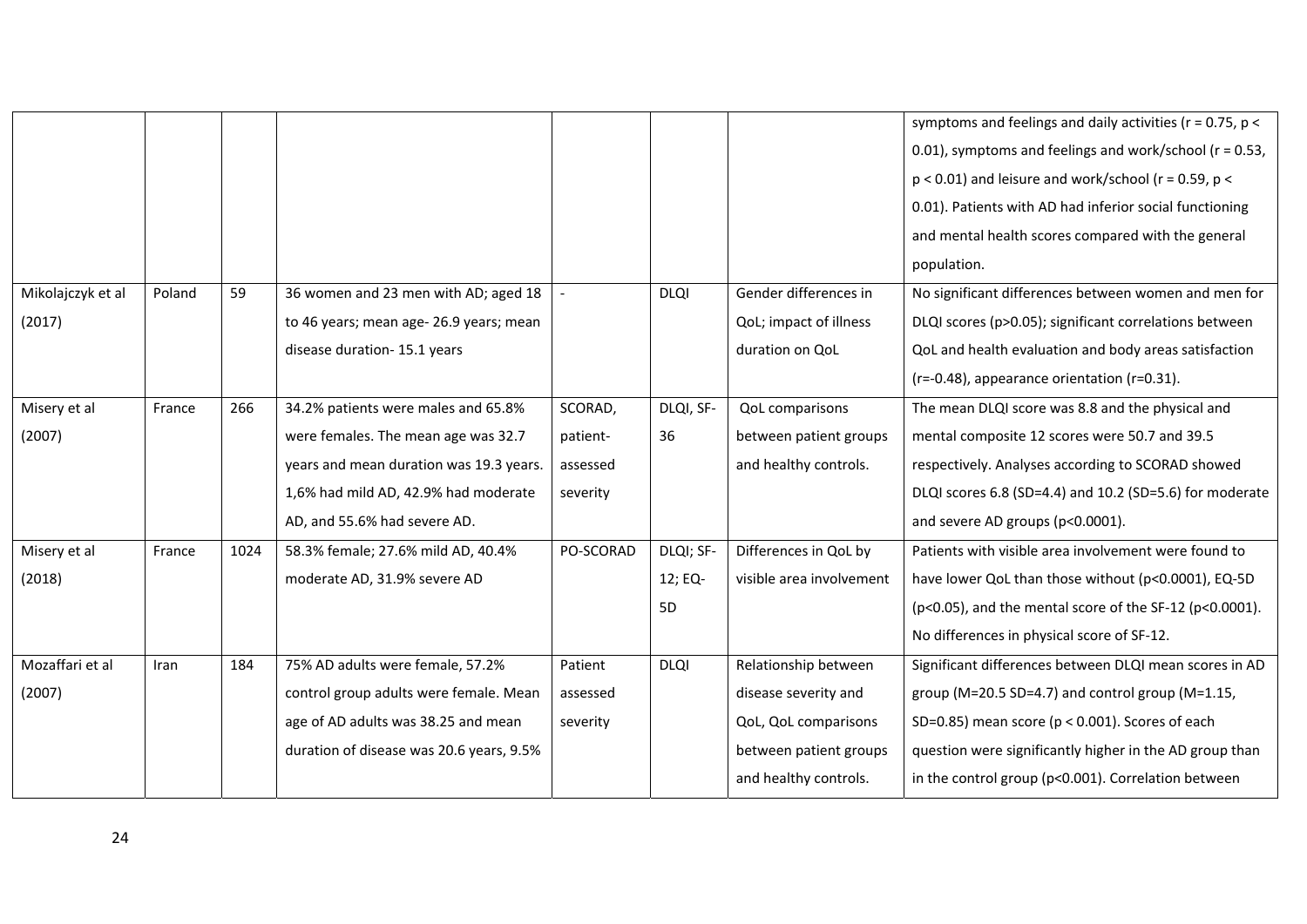|                  |            |     | had mild AD, 12% had moderate AD, and    |               |             |                          | DLQI and AD severity was significantly positive (r=0.88, p  |
|------------------|------------|-----|------------------------------------------|---------------|-------------|--------------------------|-------------------------------------------------------------|
|                  |            |     | 18% had severe AD.                       |               |             |                          | $< 0.001$ ).                                                |
| Noh et al (2013) | Korea      | 180 | 27 males (45%), 33 females (55%) with    | EASI          | <b>DLQI</b> | QoL comparisons          | AD patients- significantly higher scores for all 5          |
|                  |            |     | AD, mean age 32.4 years. Mean age of     |               |             | between patient groups   | questionnaire items compared with normal controls           |
|                  |            |     | Vitiligo patients was 35.1 (31 males and |               |             | and healthy controls;    | (p<0.001). In the comparison between the AD and             |
|                  |            |     | 29 females), mean age of normal          |               |             | Comparisons between      | Vitiligo groups, AD patients reported lower QoL ( $\beta$ = |
|                  |            |     | controls was 31.9 (25 males and 35       |               |             | AD patients and patients | 0.752, t=11.522, $p < 0.001$ )                              |
|                  |            |     | females).                                |               |             | with other conditions.   |                                                             |
| Sanchez-Perez et | Spain      | 323 | Adults mean age was 32.3 years and       | EASI, patient | <b>DLQI</b> | Relationship between     | Significant differences in QoL observed according to        |
| al (2012)        |            |     | 58.7% were women; over half of adults    | assessed      |             | disease severity and QoL | investigator assessed severity (mild disease - M=5.5,       |
|                  |            |     | (55.8%) were aged between 18 and 30      | severity      |             |                          | SD=5.3; Moderate disease- M=7.5, SD=4.8; severe             |
|                  |            |     | years. Concomitant disease was           |               |             |                          | disease- M=12, SD=5; $p < 0.05$ ). Pruritus caused          |
|                  |            |     | observed in 40% of adults.               |               |             |                          | everyday problems related to sleep and sexual function.     |
|                  |            |     |                                          |               |             |                          | The presence and intensity of pruritus was very closely     |
|                  |            |     |                                          |               |             |                          | related to HRQoL, with a high correlation coefficient       |
|                  |            |     |                                          |               |             |                          | between overall itch severity scale (ISS) score and         |
|                  |            |     |                                          |               |             |                          | overall DLQI score (0.72).                                  |
| Silverberg et al | <b>USA</b> | 602 | 53.6% female and 71.9% White, with       | POEM, PO-     | DLQI;SF-    | Relationship between     | SF-12 mental health sub-scores for moderate AD were         |
| (2018)           |            |     | mean age of 52 years. AD severity was    | SCORAD        | 12          | disease severity and     | lower than all other disorders (e.g. diabetes, asthma,      |
|                  |            |     | measured using self-reported global      |               |             | QoL; Comparisons         | anxiety/depression, heart disease) and for severe AD,       |
|                  |            |     | severity- 53.1% mild, 38.8% moderate,    |               |             | between AD patients      | dramatically lower than all other disorders. Little         |
|                  |            |     | 8.1% severe AD.                          |               |             | and patients with other  | difference between physical health scores across            |
|                  |            |     |                                          |               |             | conditions.              | disorders. Moderate and severe AD (using PO-SCORAD,         |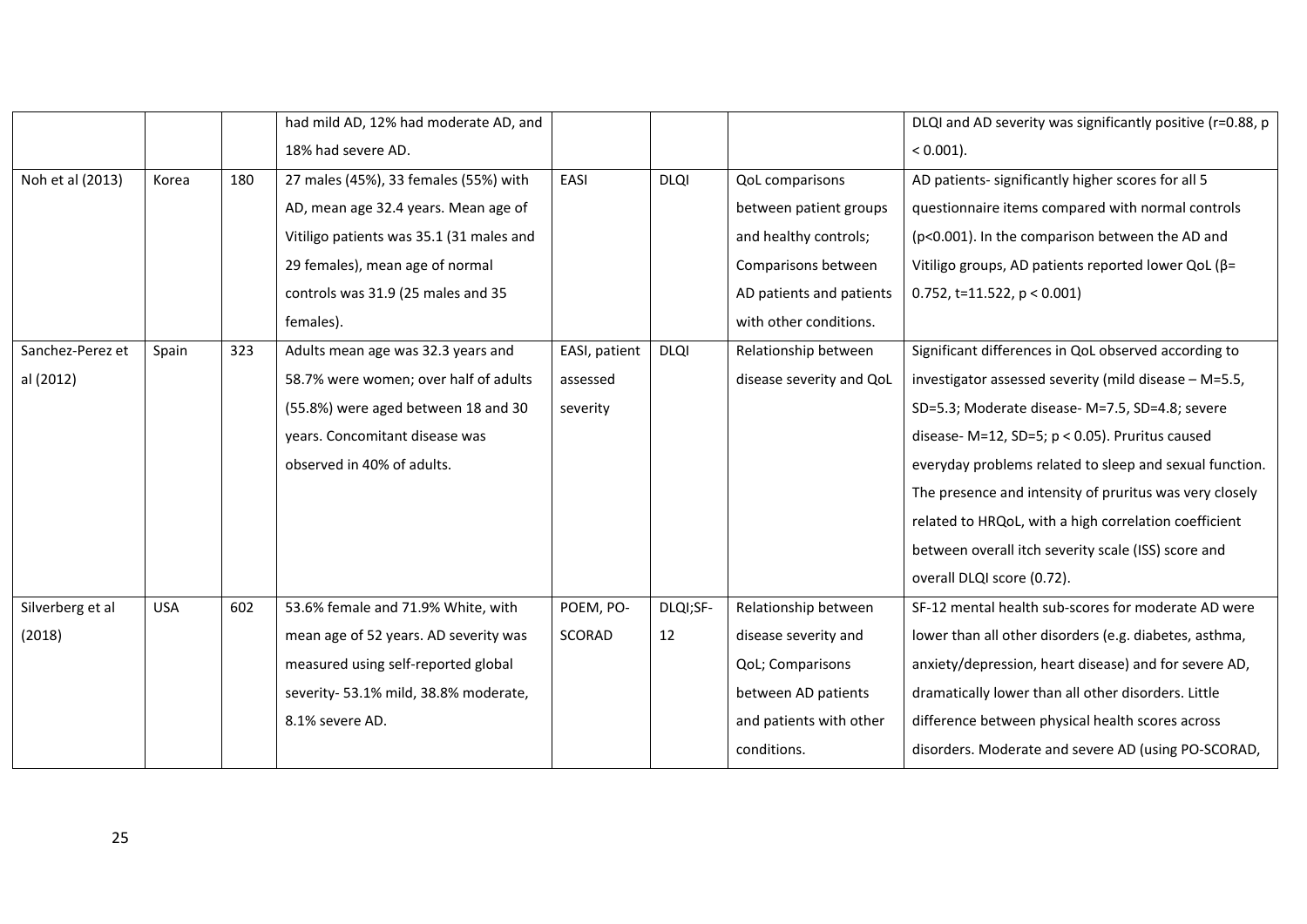|                  |         |     |                                       |          |             |                          | PEOM and global severity) were significantly associated<br>with DLQI (ps<0.0001). |
|------------------|---------|-----|---------------------------------------|----------|-------------|--------------------------|-----------------------------------------------------------------------------------|
| Torrelo et al    | Spain   | 282 | 48.2% were male and mean age of the   | Patient  | <b>DLQI</b> | Differences between      | Statistically significant impact on the daily lives of                            |
| (2013)           |         |     | adults was 33.06 years. 79.4% had     | assessed |             | groups for disease       | patients receiving maintenance therapy. However                                   |
|                  |         |     | moderate AD and 19.9% had severe AD.  | severity |             | severity.                | patients with moderate AD had higher levels of                                    |
|                  |         |     | Mean duration of AD for adults was 19 |          |             |                          | emotional, physical and social well-being compared to                             |
|                  |         |     | years.                                |          |             |                          | those with severe AD ( $p < 0.05$ ).                                              |
| Wittkowski et al | England | 125 | 23 males, 102 females; aged 18 to 66  | Patient  | <b>DLQI</b> | Relationship between     | Disease severity was significantly correlated with QoL (r                         |
| (2004)           |         |     | (mean age of 37.2 years). The mean    | assessed |             | disease severity and QoL | $= 0.49$ , p < 0.01), perceptions of stigma (r = -0.28, p <                       |
|                  |         |     | duration of AD was 30.7 years.        | severity |             |                          | 0.01) and depression ( $r = 0.18$ , $p < 0.05$ ). 46.7% of the                    |
|                  |         |     |                                       |          |             |                          | variance in DLQI scores (p<0.001) was explained by                                |
|                  |         |     |                                       |          |             |                          | depression and disease severity. Disease severity                                 |
|                  |         |     |                                       |          |             |                          | accounted for 23% of the variance in DLQI scores ( $p <$                          |
|                  |         |     |                                       |          |             |                          | 0.001)                                                                            |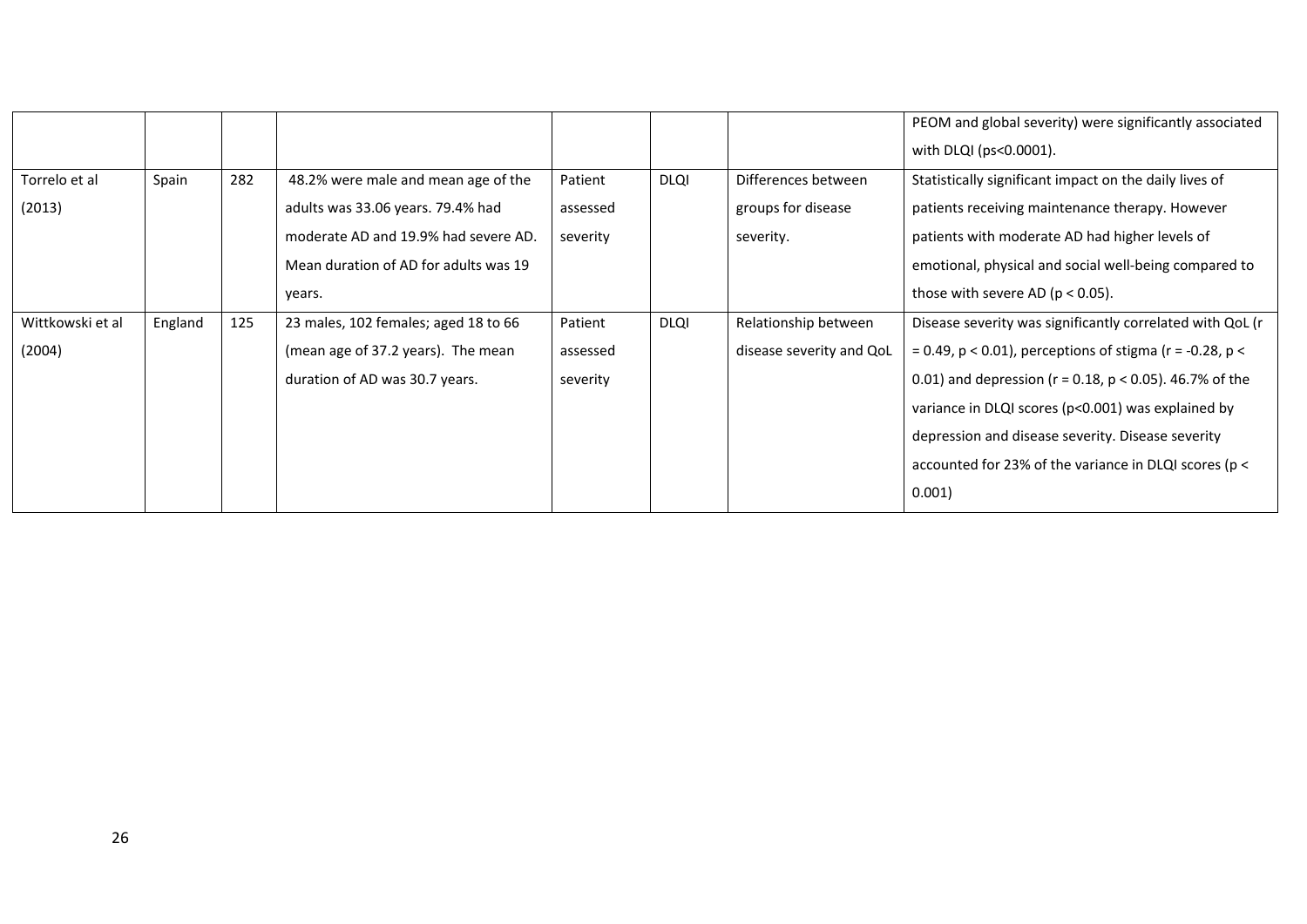| Table 2 Questionnaires used by studies reporting correlations or mean differences across groups for |  |  |
|-----------------------------------------------------------------------------------------------------|--|--|
| quality of life.                                                                                    |  |  |

| Study                                                                               | Correlations | Differences between groups |            |             |  |
|-------------------------------------------------------------------------------------|--------------|----------------------------|------------|-------------|--|
|                                                                                     | between AD   | AD and                     | AD and     | Differences |  |
|                                                                                     | and disease  | control                    | other skin | in severity |  |
|                                                                                     | severity     | group                      | conditions | within AD   |  |
|                                                                                     |              |                            |            | groups      |  |
| Arima, Gupta, Gadkari, Hiragun, Kono, Katayama,<br>& Eckert(2018)                   |              | ****                       |            |             |  |
| Baron, Morris, Dye, Fielding, & Goulden (2006)                                      | $***$        |                            |            | $***$       |  |
| Beikert, Langenbruch, Radtke, Kornek, Purwins, &                                    | ***          |                            | ***        |             |  |
| Augustin (2014)                                                                     |              |                            |            |             |  |
| Chen, Wu, Li, Ko, Yu, & Chen et al, (2012)                                          |              | ***                        | ***        |             |  |
| Chrostowska-Plak, Reich, & Szepietowski (2012)                                      | $***$        |                            |            |             |  |
| Coghi, Bortoletto, Sampaio, Junior, & Aoki (2007)                                   | $\ast$       |                            |            | $\ast$      |  |
| Eckert, Gupta, Amand, Gadkari., & Mahajan                                           |              | ****                       | ****       |             |  |
| (2016)                                                                              |              |                            |            |             |  |
| Finlay (1996)                                                                       |              |                            | ***        |             |  |
| Fivenson, Arnold, Kaniecki, Cohen, Frech, & Finlay<br>(2002)                        | ***          | ***                        |            |             |  |
| Grob, Revuz, Ortonne, Auqueir, & Lorette (2005)                                     |              |                            | ****       |             |  |
| Haeck, Berge, Velsen, Bruin-Weller, Bruijnzeel-                                     | $***$        |                            |            |             |  |
| Koomen, & Knol (2011)<br>Higaki, Kawamoto, Kamo, Ueda, Arikawa, &                   | ****         |                            |            | ****        |  |
| Kawashima (2004)                                                                    |              |                            |            |             |  |
| Holm, Agner, Clausen, & Thomsen, (2016)                                             | $***$        |                            |            |             |  |
| Holm, Esmann, & Jemec (2004)                                                        | ***          |                            |            | ***         |  |
| Holm, Wulf, Stegmann, & Jemec (2006)                                                | ***          | $***$                      |            | $\bullet$   |  |
| Kiebert, Sorensen, Revicki, Fagan, Doyle, Cohen &                                   | ***          | ***                        |            |             |  |
| Fivenson (2002)                                                                     |              |                            |            |             |  |
| Kim, Li, Seo, Jo, Yim, Kim, et al (2012)                                            | $***$        |                            |            |             |  |
| Kong, Han, Lee, & Son (2016)                                                        | $***$        |                            |            |             |  |
| Kwak & Kim (2017)                                                                   |              | ****                       |            |             |  |
| Lee, Lee, Lee, Lee, Lee, & Park. (2018)                                             |              | ****                       |            |             |  |
| Linnet & Jemec (1999)                                                               | $***$        | $***$                      |            |             |  |
| Lundberg, Johannesson, Silverdahl, Hermansson                                       | $***$        | $***$                      | ***        |             |  |
| & Lindberg (2000)                                                                   |              |                            |            |             |  |
| Maksimovic, Jankovic, Marinkovic, Sekulovic,                                        | $\ast$       |                            |            | $\ast$      |  |
| Zivkivic, & Spiric (2012)                                                           |              |                            |            |             |  |
| Mikołajczyk, Rzepa, Król, & Żaba, (2017).                                           |              |                            |            | $***$       |  |
| Misery, Finlay, Martin, Bousetta, Nguyen, Myon,                                     |              |                            |            | $***$       |  |
| et al (2007)                                                                        |              |                            |            |             |  |
| Misery, Seneschal, Ezzedine, Heas, Merhand,                                         |              |                            |            | $***$       |  |
| Reguiai, & Taieb, (2017)                                                            | ***          | ***                        |            |             |  |
| Mozaffari, Pourpak, Pourseyed, Farhoodi,<br>Aghasmohammadi, & Movahadi et al (2007) |              |                            |            |             |  |
| Noh, Kim, Park, Hann, & Oh (2013)                                                   |              | $\ast$                     | $\ast$     |             |  |
| Sanchez-Perez, Dauden-Tello, Mora, & Surinyac                                       | ***          |                            |            | ***         |  |
| (2012)                                                                              |              |                            |            |             |  |
| Silverberg, Gelfand, Margolis, Boguniewicz,                                         | $***$        |                            | $***$      |             |  |
| Fonacier, Grayson, & Fuxench. (2018)                                                |              |                            |            |             |  |
| Torrelo, Ortiz, Alomar, Ros, Pedrosa, & Cuervo<br>(2013)                            |              |                            |            | $***$       |  |
| Wittkowski, Richards, Griffiths, & Main (2003)                                      | ***          |                            |            | ***         |  |
|                                                                                     |              |                            |            |             |  |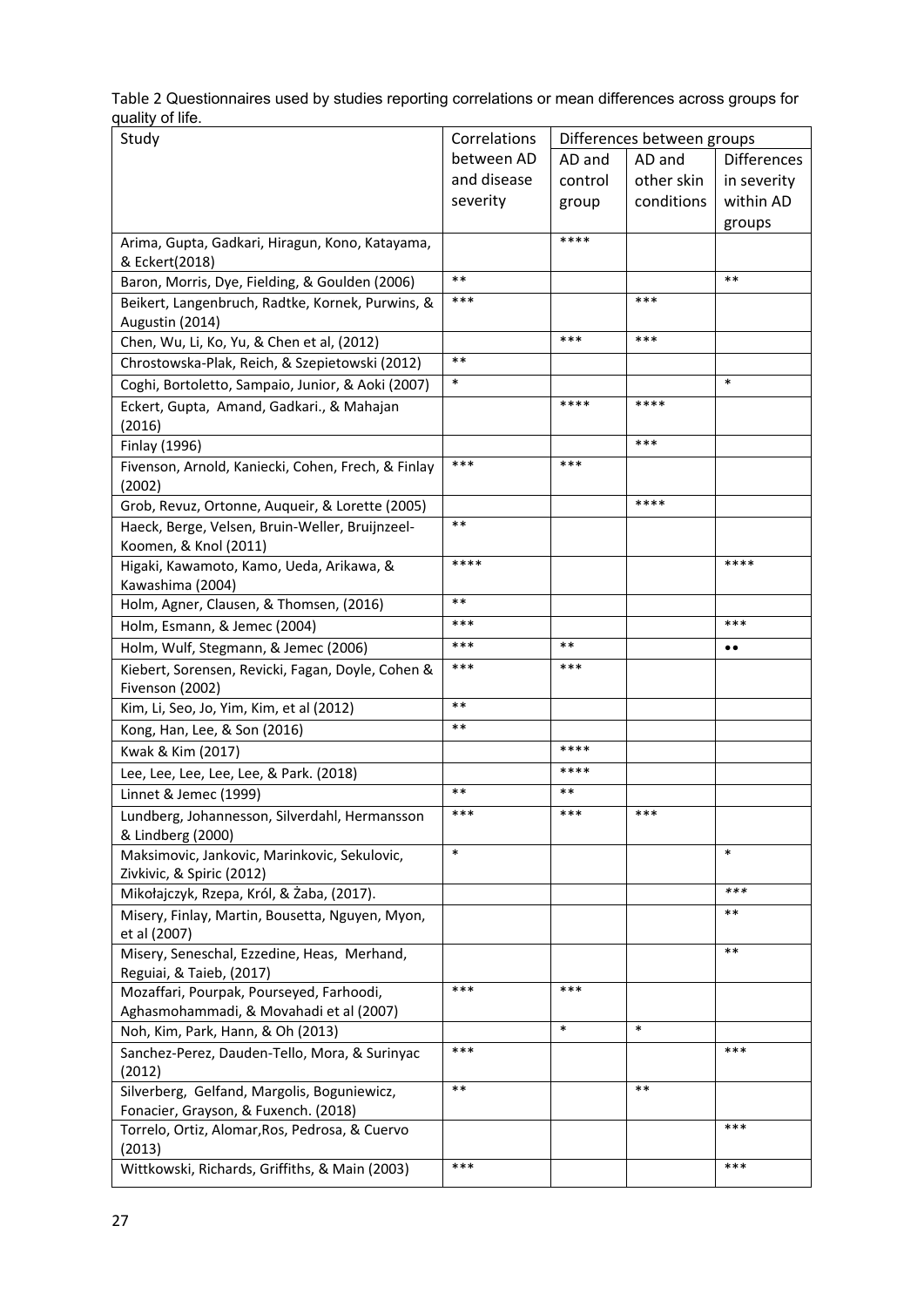*NOTE: \*‐ studies measuring DLQI in relation to EASI, \*\*studies measuring DLQI in relation to SCORAD, \*\*\*Studies measuring DLQI using another measure of severity or no severity measure, \*\*\*\*studies using other QoL measures*.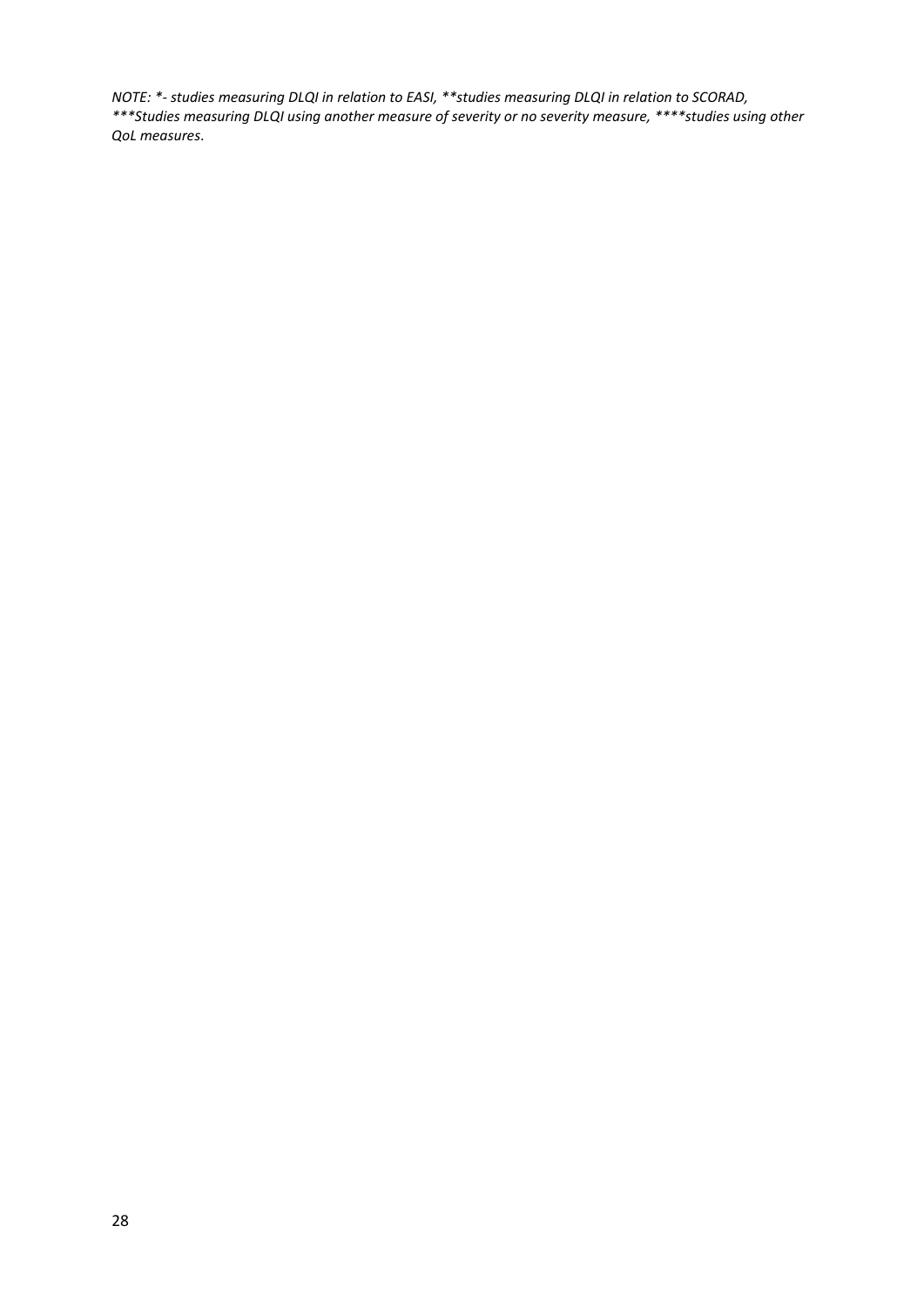# **CPD questions**

- 1. How prevalent is atopic dermatitis in adults?
	- a)  $0.1 1\%$
	- b)  $1-5%$
	- c) 5-10%
	- d) 10-20%
	- e) 20-25%
- 2. How does disease severity relate to quality of life in patients with atopic dermatitis?
	- a) There is no relationship between disease severity and quality of life in patients with atopic dermatitis
	- b) There is a significant positive relationship between disease severity and quality of life such that quality of life gets worse as severity increases in patients with atopic dermatitis
	- c) There is a significant negative relationship between disease severity and quality of life such that quality of life improves as severity increases in patients with atopic dermatitis
	- d) It is unclear from the literature if there is a relationship between disease severity and quality of life in patients with atopic dermatitis
	- e) There is a positive relationship between disease severity and quality of life, but it is not significant
- 3. What does the DLQI stand for in Dermatology?
	- a) Dermatological Life Quality Index
	- b) Dermatology Life Quality Index
	- c) Dermatology Life Quality Indicator
	- d) Dermatological Life Quality Indicator
	- e) Dermatology Life Quality Indices

4. Why might the Short-form Survey (SF-36) not be useful to use with patients with atopic dermatitis?

- a) It contains questions that may be too sensitive for patients with atopic dermatitis
- b) It contains questions that may not be relevant to patients with atopic dermatitis
- c) It is not a good measure of quality of life
- d) It is not a validated psychometric scale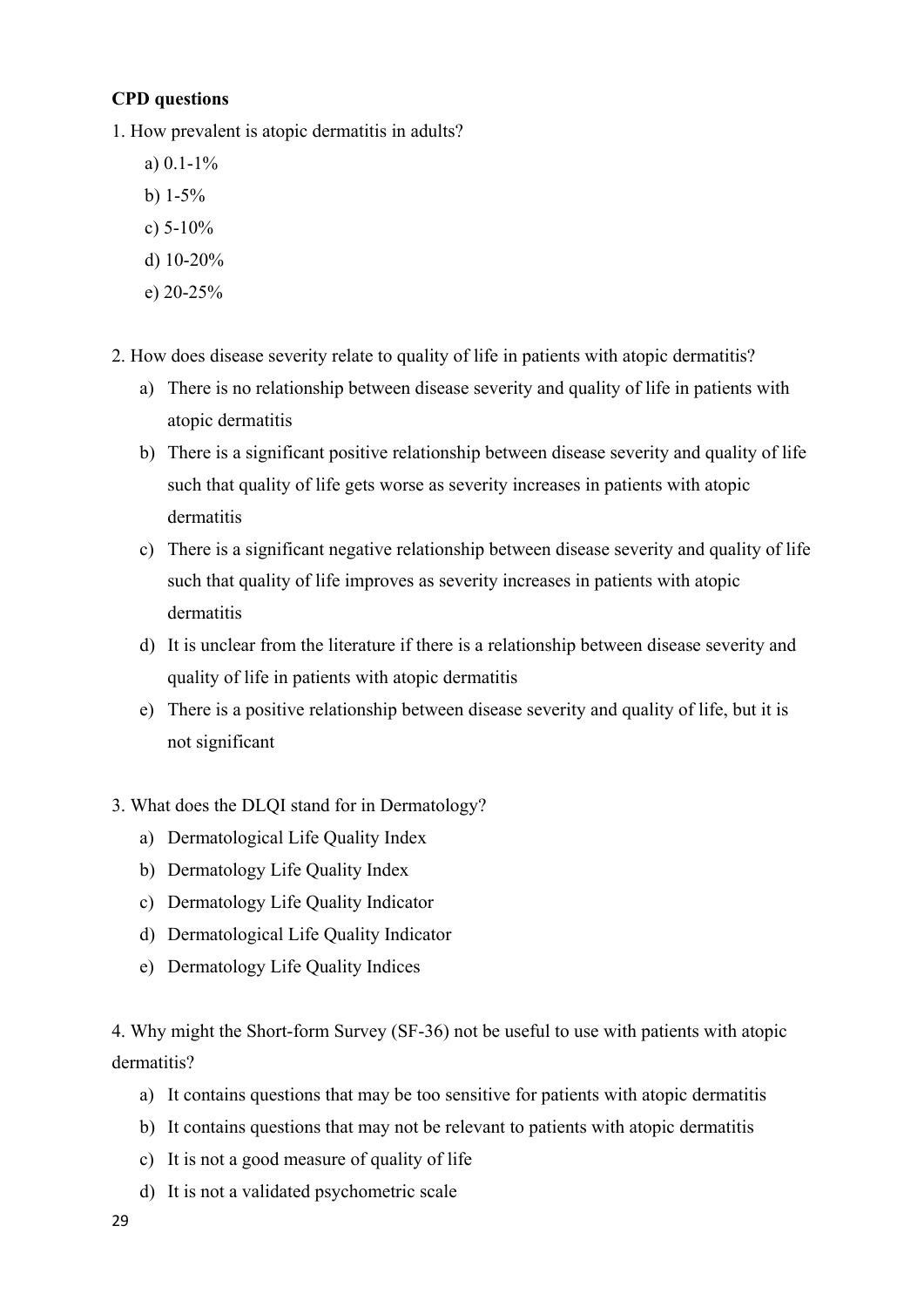e) It takes too long to complete

5. What aspect of quality of life has been found to be most affected in atopic dermatitis patients?

- a) Personal relationships
- b) Symptoms and feelings surrounding atopic dermatitis
- c) Social relationships
- d) Daily activity
- e) Leisure activities

6) Approximately 20% of adults with AD were first diagnosed with the condition after the age of 18:

- a) True
- b) False

7) Atopic dermatitis patients report significantly poorer quality of life compared to those with Vitiligo:

- a) True
- b) False

8) The SF-36 questionnaire is a measure used only for patients with atopic dermatitis:

- a) True
- b) False

9) when using the SF-36, better physical quality of life was reported in patients compared to mental quality of life:

- a) True
- b) False
- c)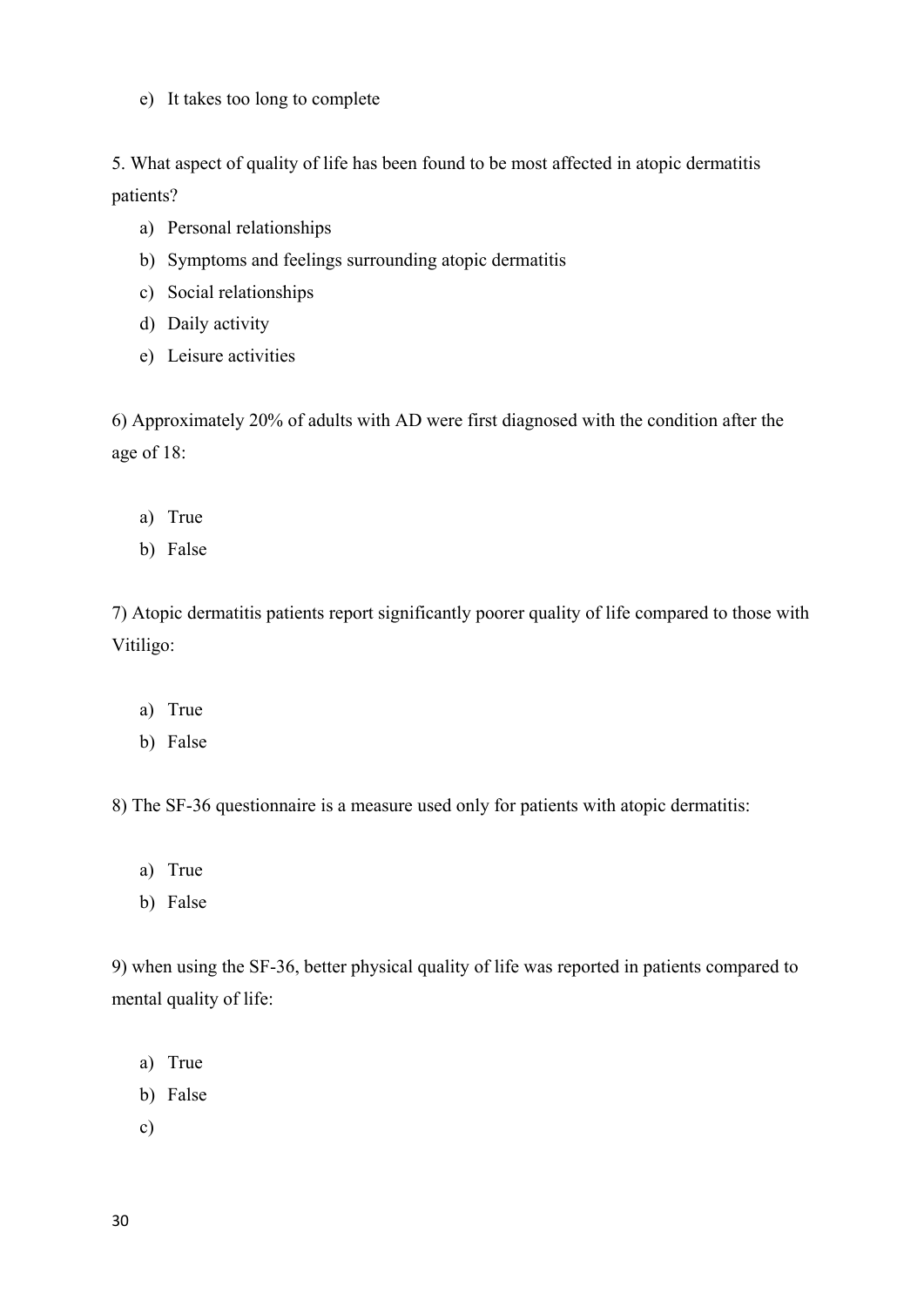10) Most patients with atopic dermatitis who take part in studies assessing their quality of life are female:

a) True

b) False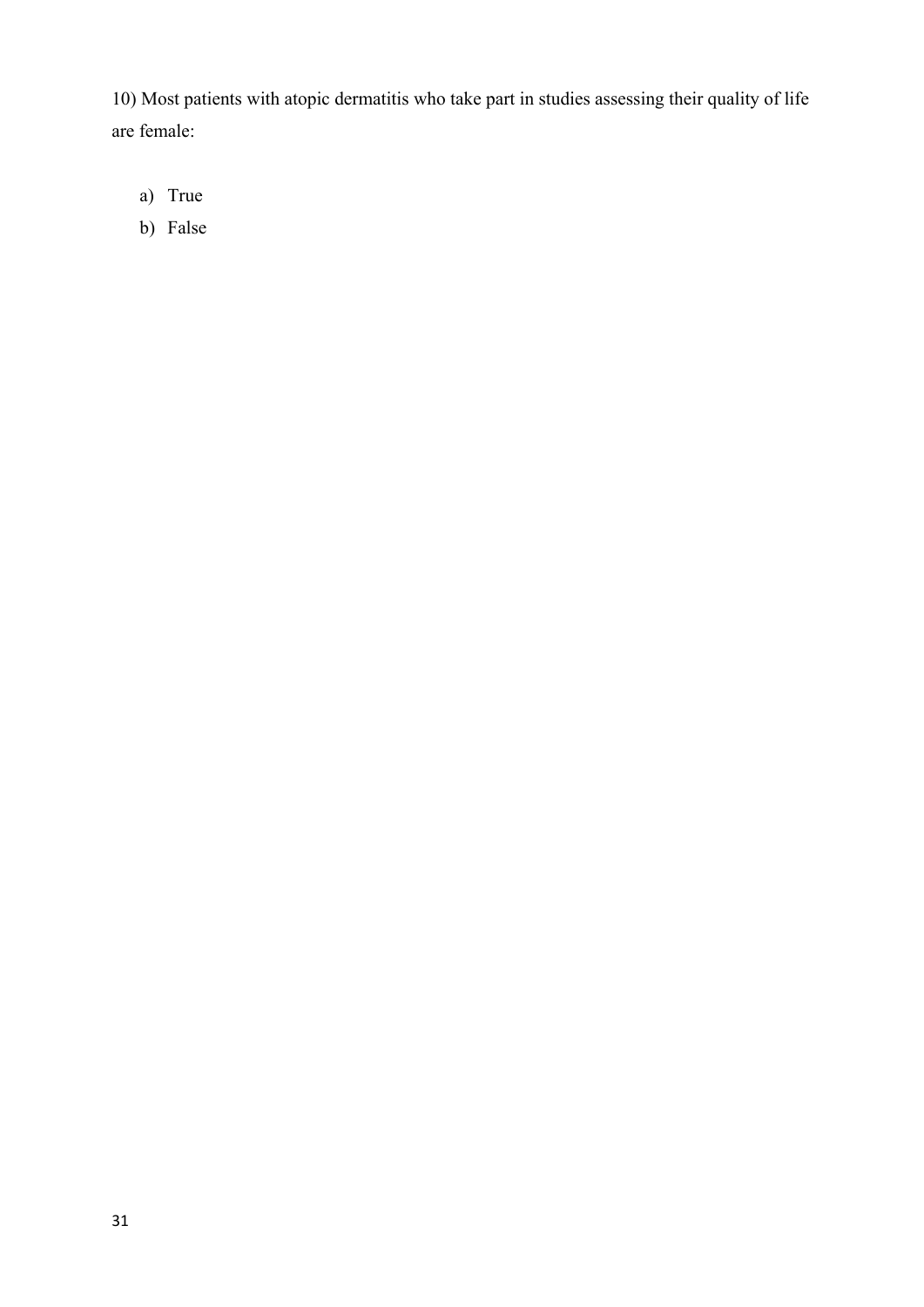*Fig 1: Diagram of article flow during literature search and article screening according to the Preferred Reporting Items for Systematic Reviews and Meta-Analyses (PRISMA) standards.*